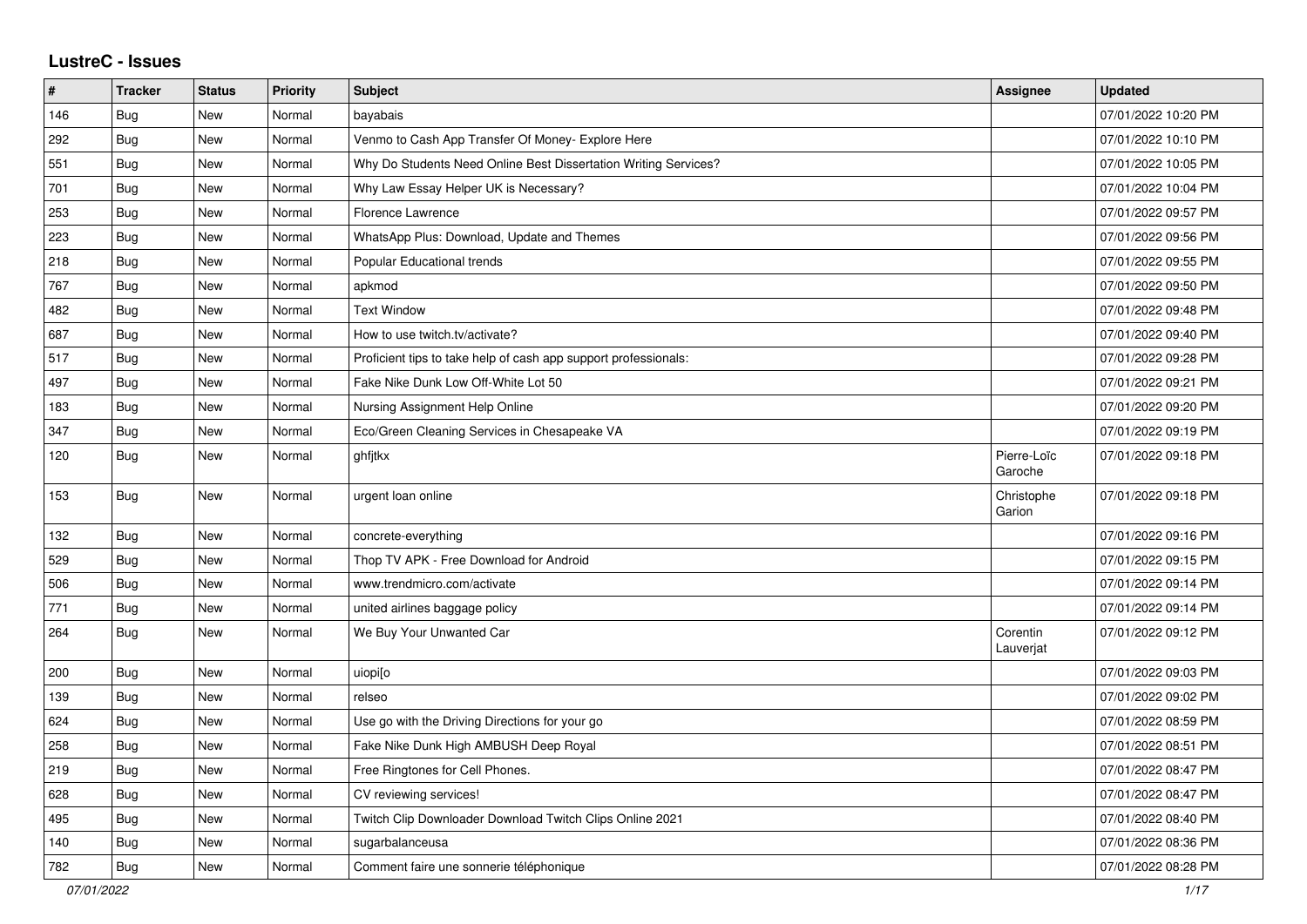| $\vert$ # | <b>Tracker</b> | <b>Status</b> | Priority | <b>Subject</b>                                                                         | <b>Assignee</b>        | <b>Updated</b>      |
|-----------|----------------|---------------|----------|----------------------------------------------------------------------------------------|------------------------|---------------------|
| 345       | <b>Bug</b>     | New           | Normal   | Stain Protection Services in Chesapeake VA                                             |                        | 07/01/2022 08:07 PM |
| 116       | <b>Bug</b>     | New           | Normal   | aertaeyg                                                                               |                        | 07/01/2022 07:42 PM |
| 205       | Bug            | New           | Low      | Mens Designer Glasses                                                                  |                        | 07/01/2022 07:34 PM |
| 922       | <b>Bug</b>     | New           | Normal   | Why Is The Need For Assignment Writing Services?                                       |                        | 07/01/2022 07:34 PM |
| 133       | <b>Bug</b>     | New           | Normal   | craftlabs                                                                              |                        | 07/01/2022 07:30 PM |
| 772       | Bug            | New           | Normal   | united airlines baggage policy                                                         |                        | 07/01/2022 07:30 PM |
| 289       | Bug            | New           | Normal   | Recover Yahoo Mail Forgotten Password - Explore Kanata Chinese                         |                        | 07/01/2022 07:26 PM |
| 312       | Bug            | New           | Normal   | Stain Protection Services in Virginia Beach VA                                         |                        | 07/01/2022 07:26 PM |
| 157       | <b>Bug</b>     | New           | Normal   | Forget cash app pin                                                                    |                        | 07/01/2022 07:21 PM |
| 211       | Bug            | New           | Normal   | Problem in Cash App rebate? Call Cash App customer service number for help.            |                        | 07/01/2022 07:20 PM |
| 209       | Bug            | New           | Normal   | Neglect to access old Cash App account considering message notice issue? Contact help. |                        | 07/01/2022 07:18 PM |
| 500       | <b>Bug</b>     | New           | Normal   | Simply contact the technical team, to find the solution to cash app refund problems.   | Pierre-Loïc<br>Garoche | 07/01/2022 07:15 PM |
| 244       | Bug            | New           | Normal   | Quels sont les avantages des stations de radio en ligne.                               |                        | 07/01/2022 07:13 PM |
| 717       | <b>Bug</b>     | New           | Normal   | Disney Plus Apk - Watch Movies and TV Shows on Your Device                             |                        | 07/01/2022 07:02 PM |
| 592       | <b>Bug</b>     | New           | Normal   | Deezer Premium APK - Baixe músicas de qualquer lugar do mundo de graça                 |                        | 07/01/2022 07:02 PM |
| 181       | <b>Bug</b>     | New           | Normal   | <b>Healthcare Custom Writing Services</b>                                              |                        | 07/01/2022 06:59 PM |
| 168       | Bug            | New           | Normal   | UFC 256 Live Stream Online                                                             |                        | 07/01/2022 06:58 PM |
| 582       | Bug            | New           | Normal   | Cash App Won't Let Me Send Money If There Is A Low Balance Available                   | Pierre-Loïc<br>Garoche | 07/01/2022 06:54 PM |
| 269       | <b>Bug</b>     | <b>New</b>    | Normal   | Is there such a site for app design?                                                   | Anonymous              | 07/01/2022 06:47 PM |
| 282       | Bug            | New           | Normal   | Activate Cash App Card: Learn Simple Steps & Fix Errors                                |                        | 07/01/2022 06:39 PM |
| 561       | <b>Bug</b>     | New           | Normal   | Enjoy the Full YouTube Premium Experience With YouTube Premium Membership              |                        | 07/01/2022 06:15 PM |
| 92        | Bug            | New           | High     | expression should have been normalized in EMF backend                                  | Pierre-Loïc<br>Garoche | 07/01/2022 06:07 PM |
| 260       | Bug            | New           | Normal   | Web Design Services Near Me                                                            |                        | 07/01/2022 06:00 PM |
| 507       | Bug            | New           | Normal   | central.bitdefender.com                                                                |                        | 07/01/2022 05:56 PM |
| 601       | Bug            | New           | Normal   | Best Essay Writing Service UK                                                          | Pierre-Loïc<br>Garoche | 07/01/2022 05:56 PM |
| 155       | <b>Bug</b>     | New           | Normal   | Cant access my cash app account                                                        | Pierre-Loïc<br>Garoche | 07/01/2022 05:54 PM |
| 336       | Bug            | New           | Normal   | Tile & Grout Cleaning Services in Norfolk VA                                           |                        | 07/01/2022 05:50 PM |
| 599       | Bug            | New           | Normal   | Do you know how to delete cash app account from your computer?                         |                        | 07/01/2022 05:49 PM |
| 783       | <b>Bug</b>     | New           | Normal   | How Do I Determine The Reasons And Solutions To Fix Cash App Transfer Failed?          |                        | 07/01/2022 05:42 PM |
| 514       | <b>Bug</b>     | New           | Normal   | Trans-Caribbean                                                                        |                        | 07/01/2022 05:30 PM |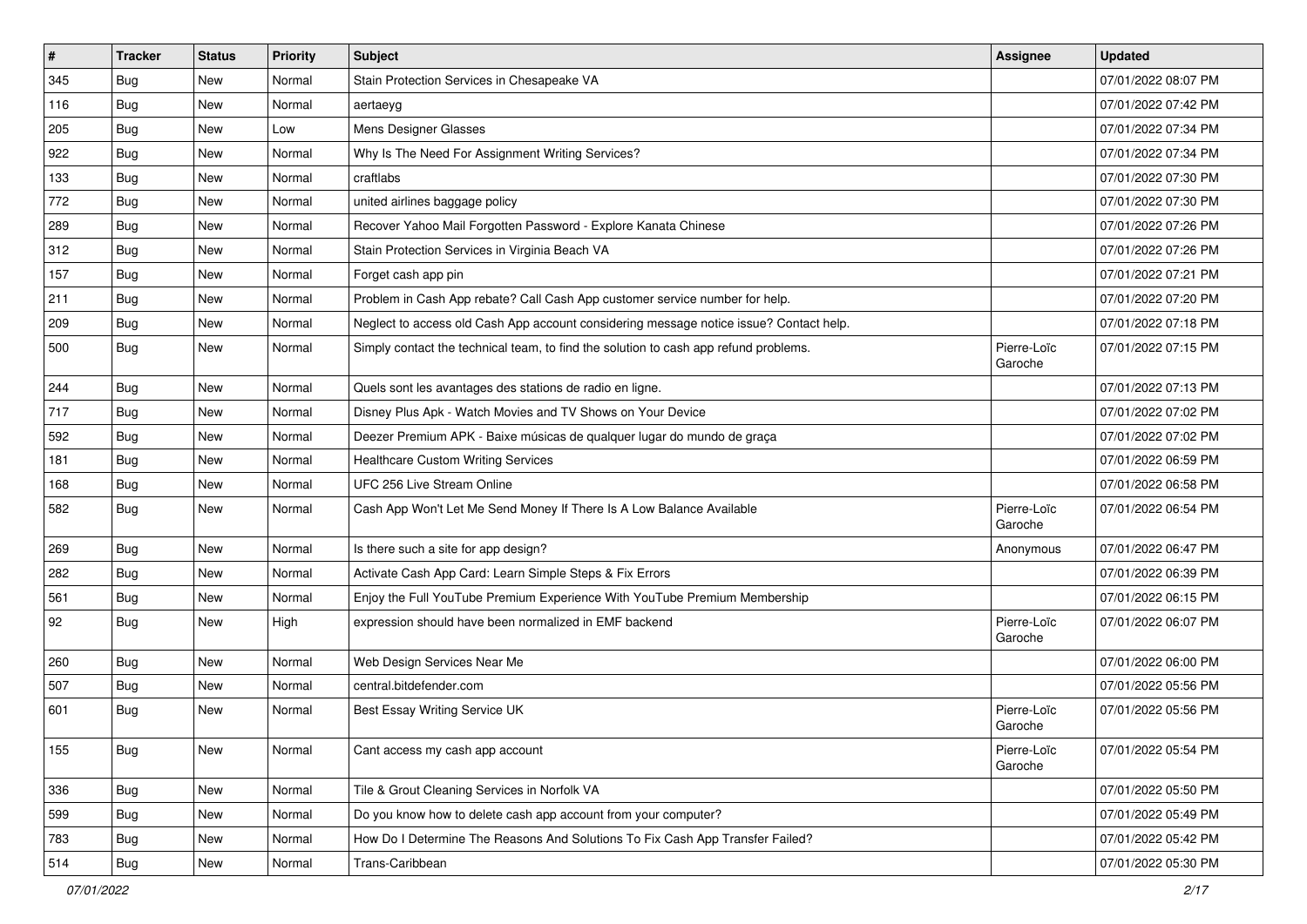| $\vert$ # | <b>Tracker</b> | <b>Status</b> | Priority | <b>Subject</b>                                                                           | <b>Assignee</b>        | <b>Updated</b>      |
|-----------|----------------|---------------|----------|------------------------------------------------------------------------------------------|------------------------|---------------------|
| 248       | <b>Bug</b>     | New           | Normal   | Mobile ringtones and attractiveness ringtones                                            |                        | 07/01/2022 05:26 PM |
| 718       | Bug            | New           | High     | Solve Complex Accounting Assignments                                                     | Hamza<br>Bourbouh      | 07/01/2022 05:23 PM |
| 197       | <b>Bug</b>     | New           | Normal   | SBL JABORANDI PLUS HAIR OIL - COMPLETE SCALP CARE (100ML)                                |                        | 07/01/2022 05:22 PM |
| 1137      | Bug            | New           | Normal   | Professional report                                                                      |                        | 07/01/2022 05:19 PM |
| 278       | <b>Bug</b>     | New           | Normal   | Cash App Help & Solutions - Here You Will Get Better Assistance                          |                        | 07/01/2022 05:19 PM |
| 559       | Bug            | New           | High     | What Are Permission For Applications like Facebook Sending MMS?                          |                        | 07/01/2022 05:19 PM |
| 496       | Bug            | New           | Normal   | What is Live NetTV?                                                                      |                        | 07/01/2022 05:17 PM |
| 486       | <b>Bug</b>     | New           | Low      | HP Wireless Printer Setup                                                                | Anonymous              | 07/01/2022 05:13 PM |
| 492       | Bug            | New           | Normal   | HD Streamz MOD APK v3.5.5 (Keine Werbung)                                                |                        | 07/01/2022 05:12 PM |
| 820       | Bug            | New           | Normal   | Metal Slug Apk para Android                                                              |                        | 07/01/2022 05:10 PM |
| 541       | <b>Bug</b>     | New           | Normal   | How to fix the cash app payment failed errors?                                           |                        | 07/01/2022 05:02 PM |
| 504       | <b>Bug</b>     | New           | Normal   | A beginner should always look for online Java assignment help!                           |                        | 07/01/2022 04:59 PM |
| 285       | Bug            | New           | Normal   | Have you ever written an essay?                                                          |                        | 07/01/2022 04:51 PM |
| 774       | <b>Bug</b>     | New           | Normal   | Follow proper initiatives                                                                |                        | 07/01/2022 04:41 PM |
| 512       | <b>Bug</b>     | New           | Normal   | The Importance Of Using Custom Writing Services                                          |                        | 07/01/2022 04:39 PM |
| 621       | <b>Bug</b>     | New           | Normal   | Buy All Modafinil & Armodafinil Tablets @Buy Modafinil US                                |                        | 07/01/2022 04:39 PM |
| 502       | Bug            | New           | Normal   | Les instructions pour définir des sonneries pour iPhone sont simples et faciles à suivre |                        | 07/01/2022 04:39 PM |
| 275       | Bug            | New           | Normal   | Activate Cash App Card With Or Without QR - Step By Step Guide                           | Pierre-Loïc<br>Garoche | 07/01/2022 04:34 PM |
| 498       | Bug            | New           | Normal   | Téléchargeur SoundCloud : SoundCloud en Mp3                                              | Christophe<br>Garion   | 07/01/2022 04:29 PM |
| 531       | <b>Bug</b>     | New           | Normal   | Cheap Assignment Writing Service UK                                                      | Anonymous              | 07/01/2022 04:25 PM |
| 333       | <b>Bug</b>     | New           | Normal   | Mold Removal Services in Norfolk VA                                                      |                        | 07/01/2022 04:25 PM |
| 612       | <b>Bug</b>     | New           | Normal   | Luxury Slingshot Rental                                                                  |                        | 07/01/2022 04:23 PM |
| 267       | Bug            | New           | Normal   | How To Use Internet Radio Services To Listen To Your Favorite Songs                      |                        | 07/01/2022 04:12 PM |
| 494       | <b>Bug</b>     | New           | Normal   | <b>Buy Discussion Post</b>                                                               |                        | 07/01/2022 04:11 PM |
| 161       | Bug            | New           | Normal   | dfdrtyuio                                                                                |                        | 07/01/2022 04:08 PM |
| 234       | <b>Bug</b>     | New           | Normal   | My Personal Experience With the College Writing Services                                 |                        | 07/01/2022 04:05 PM |
| 586       | Bug            | New           | Normal   | Best Modifications For Your Mobile Phone                                                 |                        | 07/01/2022 04:02 PM |
| 190       | <b>Bug</b>     | New           | Normal   | All About Cash App Transfer Fail Problems                                                |                        | 07/01/2022 03:55 PM |
| 542       | Bug            | New           | Normal   | Web N Logo Design                                                                        |                        | 07/01/2022 03:48 PM |
| 119       | Bug            | New           | Normal   | klhjigyu                                                                                 |                        | 07/01/2022 03:41 PM |
| 554       | <b>Bug</b>     | New           | Normal   | XvideoStudio Video Editor APK Free Download on TechToDown                                |                        | 07/01/2022 03:38 PM |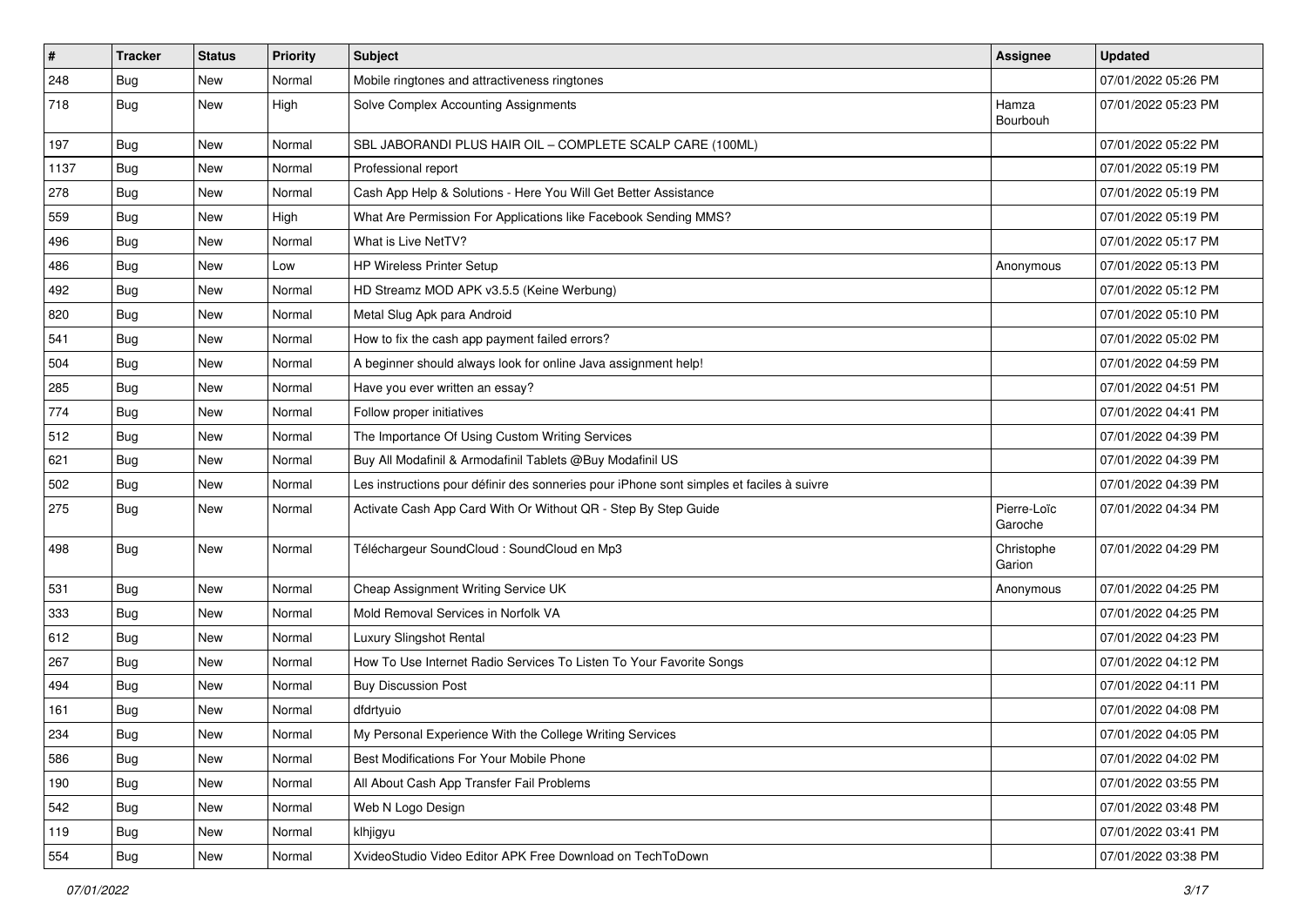| $\vert$ # | <b>Tracker</b> | <b>Status</b> | Priority | Subject                                                                                | <b>Assignee</b>        | <b>Updated</b>      |
|-----------|----------------|---------------|----------|----------------------------------------------------------------------------------------|------------------------|---------------------|
| 217       | <b>Bug</b>     | New           | Normal   | How this service matter most?                                                          |                        | 07/01/2022 03:35 PM |
| 352       | Bug            | New           | Normal   | Tile & Grout Cleaning Services in Chesapeake VA                                        |                        | 07/01/2022 03:27 PM |
| 659       | Bug            | New           | Normal   | Olive Oil Properties And Health Benefits                                               |                        | 07/01/2022 03:22 PM |
| 650       | <b>Bug</b>     | <b>New</b>    | Normal   | <b>Cherries Health Benefits</b>                                                        |                        | 07/01/2022 03:20 PM |
| 380       | <b>Bug</b>     | New           | Normal   | Moving Services in McLean VA                                                           |                        | 07/01/2022 03:11 PM |
| 75        | <b>Bug</b>     | New           | Normal   | exception File "checks/algebraicLoop.ml", line 368, characters 16-22: Assertion failed |                        | 07/01/2022 03:08 PM |
| 618       | Bug            | New           | Normal   | Buy Steroids Online with OurMedicnes.com   Best Quality Steroids                       |                        | 07/01/2022 03:05 PM |
| 602       | Bug            | New           | Normal   | Best Essay Writing Service UK                                                          | Pierre-Loïc<br>Garoche | 07/01/2022 02:42 PM |
| 563       | Bug            | <b>New</b>    | Normal   | Understanding the Difference Between Free and Paid Mod Apks                            |                        | 07/01/2022 02:41 PM |
| 587       | Bug            | New           | Normal   | Why Picsart Pro Offers Great Features                                                  |                        | 07/01/2022 02:17 PM |
| 682       | <b>Bug</b>     | <b>New</b>    | Normal   | Does Facebook customer service live chat allow to speak with someone?                  |                        | 07/01/2022 02:08 PM |
| 787       | Bug            | New           | Normal   | <b>Assured Assignment Help</b>                                                         |                        | 07/01/2022 02:08 PM |
| 673       | <b>Bug</b>     | New           | Normal   | Learn the basics of pixel art - Clear grid                                             |                        | 07/01/2022 01:56 PM |
| 488       | Bug            | <b>New</b>    | Normal   | Quick solution to solve cash app dispute by the technical team                         |                        | 07/01/2022 01:51 PM |
| 477       | <b>Bug</b>     | New           | Normal   | What Does Online Coupon Mean?                                                          |                        | 07/01/2022 01:48 PM |
| 583       | <b>Bug</b>     | New           | High     | Need the Cash app customer service phone number?                                       |                        | 07/01/2022 01:40 PM |
| 479       | Bug            | New           | Normal   | Limousine Service Bellevue WA                                                          |                        | 07/01/2022 01:29 PM |
| 331       | <b>Bug</b>     | New           | Normal   | Water Extraction Services in Norfolk VA                                                |                        | 07/01/2022 01:26 PM |
| 532       | Bug            | New           | Normal   | My Assignment Help                                                                     |                        | 07/01/2022 01:17 PM |
| 763       | Bug            | New           | High     | How to Make a Ringtone on Your iPhone                                                  |                        | 07/01/2022 01:09 PM |
| 800       | <b>Bug</b>     | New           | Normal   | Who Is an ETL Engineer                                                                 |                        | 07/01/2022 01:08 PM |
| 480       | Bug            | New           | Normal   | Nur Online Shop                                                                        |                        | 07/01/2022 01:04 PM |
| 519       | <b>Bug</b>     | New           | Normal   | Are you finding online UK Assignment writers?                                          |                        | 07/01/2022 01:02 PM |
| 777       | <b>Bug</b>     | New           | Normal   | Obtain driving instructions using Google Maps.                                         |                        | 07/01/2022 12:50 PM |
| 169       | Bug            | New           | Normal   | CV Maker - UAE CV Writing Agency                                                       |                        | 07/01/2022 12:10 PM |
| 489       | <b>Bug</b>     | New           | Normal   | Get cash app refund instantly if sent to the wrong person                              |                        | 07/01/2022 11:43 AM |
| 501       | <b>Bug</b>     | New           | Normal   | How Do I Annihilate Cash App Transfer Failed Problems Effectively                      | Pierre-Loïc<br>Garoche | 07/01/2022 11:38 AM |
| 688       | Bug            | New           | Normal   | How to use twitch.tv/activate?                                                         |                        | 07/01/2022 11:35 AM |
| 724       | Bug            | New           | Normal   | Dial Chime Customer support number for a quick response                                |                        | 07/01/2022 11:30 AM |
| 523       | <b>Bug</b>     | New           | Normal   | What Is The Right Google Account Recovery Aid To Regain Account Access?                | Pierre-Loïc<br>Garoche | 07/01/2022 11:27 AM |
| 615       | <b>Bug</b>     | New           | Normal   | CheapestMedsShop   100% Safe Medicines Online in USA UK & AUS.                         |                        | 07/01/2022 11:21 AM |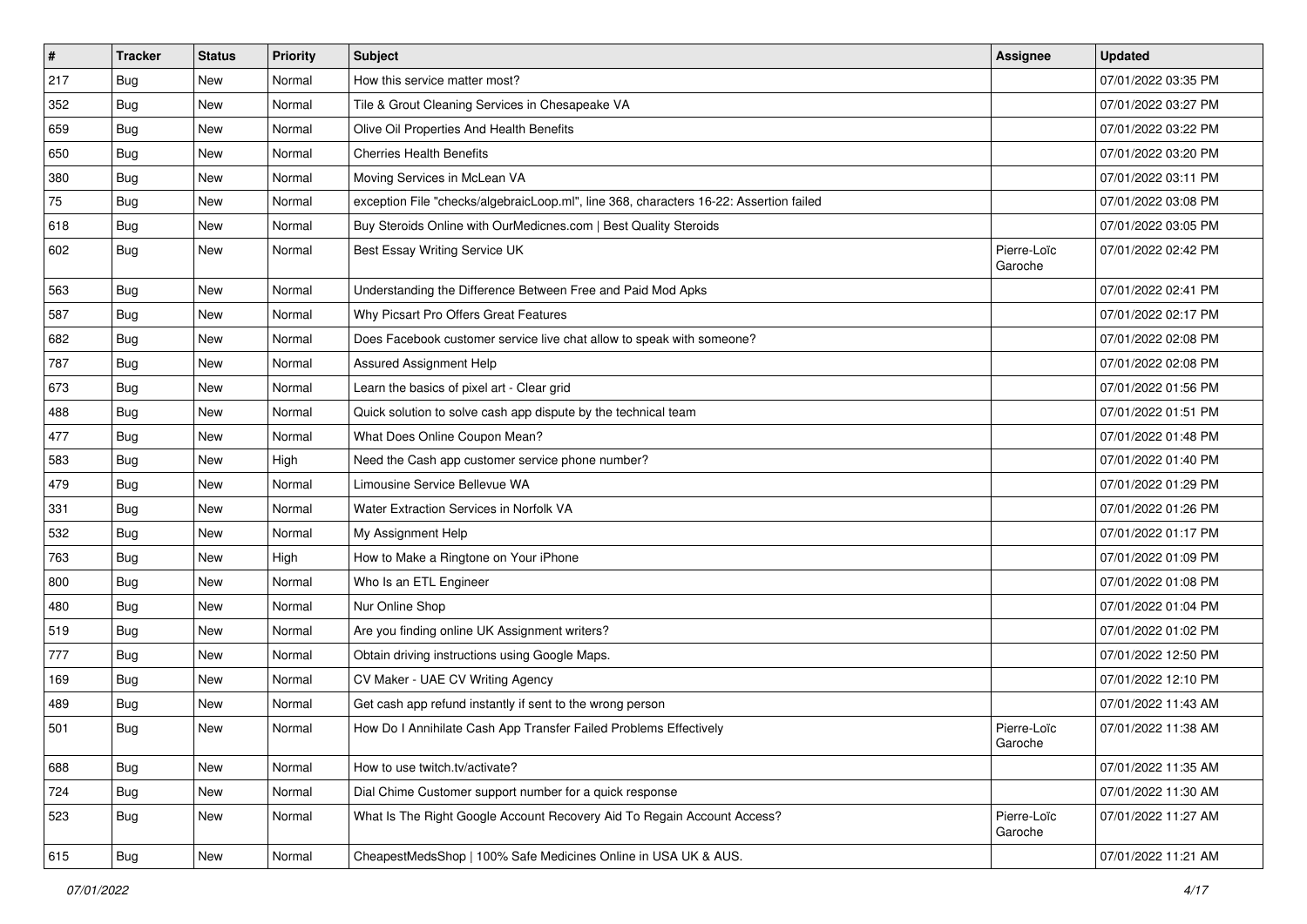| #    | <b>Tracker</b> | <b>Status</b> | Priority | <b>Subject</b>                                                                   | <b>Assignee</b>       | <b>Updated</b>      |
|------|----------------|---------------|----------|----------------------------------------------------------------------------------|-----------------------|---------------------|
| 196  | <b>Bug</b>     | New           | Normal   | Homoeobazaar For Homeopathy Medicines                                            |                       | 07/01/2022 11:20 AM |
| 613  | Bug            | <b>New</b>    | Normal   | Buy Aspadol 100mg Tab Online in US, UK, AU   Erospharmacy                        |                       | 07/01/2022 11:18 AM |
| 761  | Bug            | <b>New</b>    | Normal   | What is it about basketball that makes it so popular in the United States?       | Corentin<br>Lauverjat | 07/01/2022 11:11 AM |
| 695  | <b>Bug</b>     | <b>New</b>    | Normal   | Refer Listas IPTV Apk                                                            |                       | 07/01/2022 11:10 AM |
| 484  | <b>Bug</b>     | <b>New</b>    | Normal   | UK best essay writing service                                                    |                       | 07/01/2022 11:05 AM |
| 600  | <b>Bug</b>     | New           | Normal   | Play Store Pro                                                                   |                       | 07/01/2022 11:03 AM |
| 134  | Bug            | <b>New</b>    | Normal   | wisegolfers                                                                      |                       | 07/01/2022 10:59 AM |
| 228  | <b>Bug</b>     | New           | Normal   | Why Does Cash App Transaction Failed? - Here Is the Answer                       |                       | 07/01/2022 10:58 AM |
| 225  | <b>Bug</b>     | New           | Normal   | instant personal loan                                                            |                       | 07/01/2022 10:58 AM |
| 450  | Bug            | New           | Normal   | Floor Stripping Quincy MA                                                        |                       | 07/01/2022 10:53 AM |
| 457  | <b>Bug</b>     | New           | Normal   | Carpet Cleaning Medford MA                                                       |                       | 07/01/2022 10:25 AM |
| 892  | Bug            | <b>New</b>    | Normal   | Good game                                                                        |                       | 07/01/2022 10:25 AM |
| 505  | <b>Bug</b>     | New           | Normal   | www.trendmicro.com/activate                                                      |                       | 07/01/2022 10:24 AM |
| 222  | <b>Bug</b>     | New           | Normal   | Social Profile links                                                             |                       | 07/01/2022 10:23 AM |
| 184  | <b>Bug</b>     | New           | Normal   | Affordable Business Writing Services                                             |                       | 07/01/2022 10:18 AM |
| 704  | <b>Bug</b>     | New           | Normal   | Reach support team of Chime Customer Service for instant help                    |                       | 07/01/2022 10:14 AM |
| 400  | Bug            | <b>New</b>    | Normal   | Office Moving Services in Potomac MD                                             |                       | 07/01/2022 10:07 AM |
| 465  | <b>Bug</b>     | New           | Normal   | Carpet Cleaning Westchester MA                                                   |                       | 07/01/2022 10:01 AM |
| 279  | <b>Bug</b>     | New           | High     | What is an essential feature of an internal communications app?                  |                       | 07/01/2022 10:00 AM |
| 524  | <b>Bug</b>     | <b>New</b>    | Normal   | How Does Google Account Recovery Work If Your Account Is Hacked?                 |                       | 07/01/2022 09:58 AM |
| 178  | <b>Bug</b>     | New           | Normal   | transparent lace wigs                                                            |                       | 07/01/2022 09:57 AM |
| 490  | Bug            | New           | Normal   | Unlock cash app account by getting quick solutions from the technical executives |                       | 07/01/2022 09:54 AM |
| 716  | <b>Bug</b>     | New           | Normal   | La celebración de un BabyShower.                                                 |                       | 07/01/2022 09:43 AM |
| 564  | <b>Bug</b>     | New           | Normal   | How To Install RepelisPlus On Your Android Phone?                                |                       | 07/01/2022 09:37 AM |
| 579  | Bug            | New           | Normal   | YOUR CV MAKES YOUR FIRST IMPRESSION                                              | Christophe<br>Garion  | 07/01/2022 09:37 AM |
| 796  | Bug            | New           | Normal   | How Does Cash App ++ actually work and What is the process of it                 |                       | 07/01/2022 09:36 AM |
| 246  | Bug            | New           | Normal   | The Beast App                                                                    |                       | 07/01/2022 09:33 AM |
| 487  | Bug            | <b>New</b>    | Normal   | Cheap Fake Dunks                                                                 |                       | 07/01/2022 09:25 AM |
| 609  | Bug            | New           | High     | Online Trusted Medicine Store in US for Health - Genericmedsupply                |                       | 07/01/2022 09:20 AM |
| 770  | <b>Bug</b>     | New           | Normal   | Canon IJ Network Tool                                                            |                       | 07/01/2022 09:15 AM |
| 1018 | <b>Bug</b>     | New           | Normal   | So erhalten Sie ein kostenloses Hörbuch                                          |                       | 07/01/2022 09:14 AM |
| 508  | <b>Bug</b>     | New           | Normal   | hire a professional dissertation help                                            |                       | 07/01/2022 09:09 AM |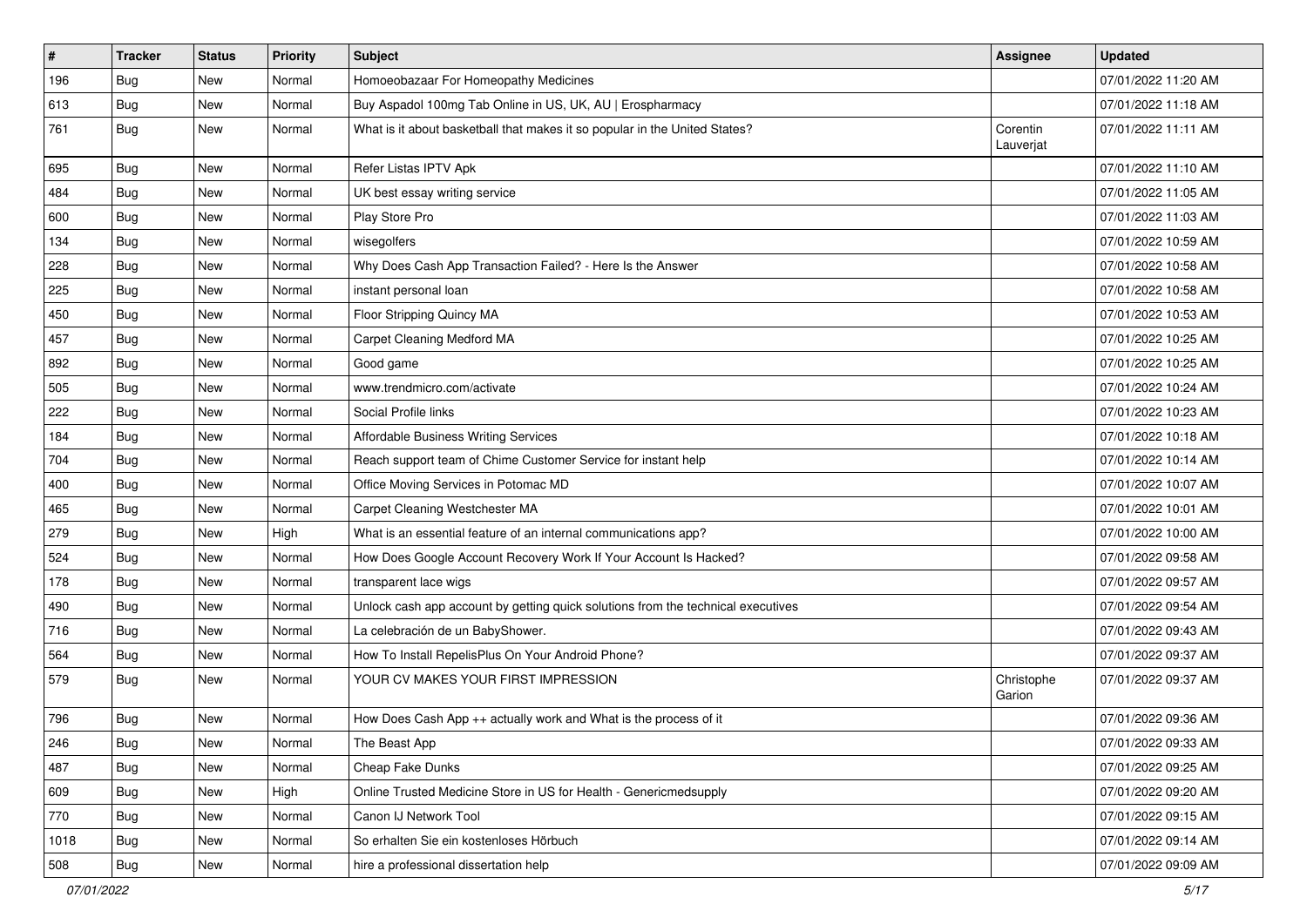| $\pmb{\#}$ | Tracker    | <b>Status</b> | <b>Priority</b> | Subject                                                                                                                                                  | <b>Assignee</b>        | <b>Updated</b>      |
|------------|------------|---------------|-----------------|----------------------------------------------------------------------------------------------------------------------------------------------------------|------------------------|---------------------|
| 245        | <b>Bug</b> | New           | Normal          | Write My Essay For Me Cheap                                                                                                                              |                        | 07/01/2022 08:40 AM |
| 526        | <b>Bug</b> | New           | Normal          | Soundcloud to mp3 converter - Download Soundcloud songs                                                                                                  |                        | 07/01/2022 08:31 AM |
| 536        | <b>Bug</b> | New           | Normal          | How to check the balance on the cash app card                                                                                                            | Hamza<br>Bourbouh      | 07/01/2022 08:20 AM |
| 699        | Bug        | <b>New</b>    | Normal          | Would you be able to utilize Cash App Twitch?                                                                                                            |                        | 07/01/2022 08:12 AM |
| 1136       | <b>Bug</b> | New           | Normal          | Can I Talk To A Live Person At Facebook? Clarify Concerns Effectively                                                                                    |                        | 07/01/2022 08:10 AM |
| 74         | <b>Bug</b> | New           | Normal          | const is not supported inside contract                                                                                                                   | Pierre-Loïc<br>Garoche | 07/01/2022 08:10 AM |
| 804        | <b>Bug</b> | <b>New</b>    | Normal          | Review                                                                                                                                                   |                        | 07/01/2022 08:03 AM |
| 636        | <b>Bug</b> | New           | Normal          | What is the most popular furniture color?                                                                                                                |                        | 07/01/2022 07:53 AM |
| 164        | Bug        | New           | Normal          | dfgbd                                                                                                                                                    |                        | 07/01/2022 07:51 AM |
| 503        | Bug        | New           | Normal          | Youtube Premium Apk free download for Android                                                                                                            |                        | 07/01/2022 07:26 AM |
| 639        | Bug        | New           | Normal          | thong tin chinh xac                                                                                                                                      |                        | 07/01/2022 07:17 AM |
| 798        | <b>Bug</b> | New           | Normal          | Who Is an ETL Engineer                                                                                                                                   |                        | 07/01/2022 07:17 AM |
| 1077       | <b>Bug</b> | New           | Normal          | Les excellentes façons d'utiliser ces images                                                                                                             |                        | 07/01/2022 07:16 AM |
| 483        | <b>Bug</b> | New           | Normal          | UK best essay writing service                                                                                                                            |                        | 07/01/2022 07:04 AM |
| 735        | <b>Bug</b> | New           | Normal          | A quick fix of how to get money back from cash app stocks                                                                                                |                        | 07/01/2022 07:04 AM |
| 634        | Bug        | <b>New</b>    | Normal          | Buy Vidalista Tablets (Tadalafil) at [\$25 OFF + Free Shipping] Vidalistatablets                                                                         |                        | 07/01/2022 06:59 AM |
| 614        | <b>Bug</b> | New           | Normal          | Como baixar o MOD APK no celular                                                                                                                         |                        | 07/01/2022 06:56 AM |
| 1073       | Bug        | New           | Normal          | <b>Cricut Design Space</b>                                                                                                                               |                        | 07/01/2022 06:20 AM |
| 653        | <b>Bug</b> | New           | Normal          | Jujube (Jinjoles): Properties And Health Benefits                                                                                                        |                        | 07/01/2022 06:20 AM |
| 262        | <b>Bug</b> | New           | Normal          | It this true to dealing Wuth                                                                                                                             |                        | 07/01/2022 06:12 AM |
| 251        | Bug        | New           | Normal          | All About Cash App Transfer Fail Problems                                                                                                                | Pierre-Loïc<br>Garoche | 07/01/2022 05:59 AM |
| 1135       | <b>Bug</b> | New           | Normal          | How to word games - 5 letter words                                                                                                                       |                        | 07/01/2022 05:52 AM |
| 528        | Bug        | New           | Normal          | Korean Mag                                                                                                                                               |                        | 07/01/2022 05:50 AM |
| 720        | Bug        | New           | Normal          | How does Cash App Phone Number provide a quick treatment?                                                                                                |                        | 07/01/2022 05:38 AM |
| 556        | <b>Bug</b> | New           | Normal          | Play Game Mod Apk With Your Friends                                                                                                                      |                        | 07/01/2022 05:37 AM |
| 591        | Bug        | New           | Normal          | How To Find Facebook Modifications For Your Spotify Premium Apk?                                                                                         |                        | 07/01/2022 05:19 AM |
| 667        | <b>Bug</b> | New           | Normal          | What Is a Ringtone?                                                                                                                                      |                        | 07/01/2022 05:13 AM |
| 703        | <b>Bug</b> | New           | Normal          | For real-time help, dial Facebook customer service number                                                                                                |                        | 07/01/2022 05:09 AM |
| 1111       | Bug        | New           | Normal          | LOLBeans is a fun battle royale game where you race with other players while avoiding obstacles. Reach the end<br>of the course in competitive gameplay! |                        | 07/01/2022 05:08 AM |
| 250        | <b>Bug</b> | New           | Normal          | Reviews of phone ringtones                                                                                                                               |                        | 07/01/2022 05:08 AM |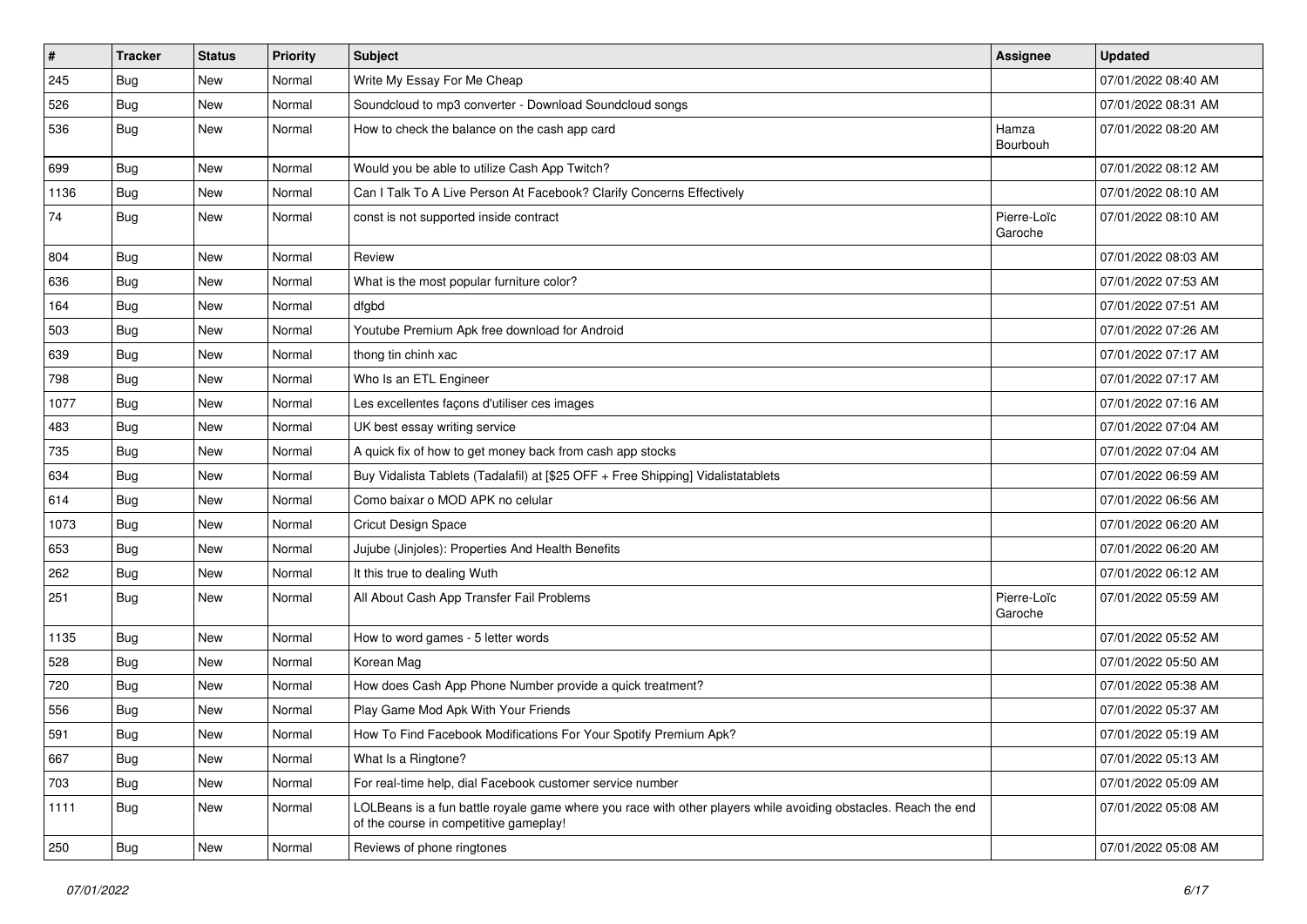| $\vert$ # | <b>Tracker</b> | <b>Status</b> | <b>Priority</b> | <b>Subject</b>                                                                                                                                                                                                                                                        | <b>Assignee</b>        | <b>Updated</b>      |
|-----------|----------------|---------------|-----------------|-----------------------------------------------------------------------------------------------------------------------------------------------------------------------------------------------------------------------------------------------------------------------|------------------------|---------------------|
| 619       | <b>Bug</b>     | New           | Normal          | Online Trusted Medicine Store in US for Health - Genericmedsupply                                                                                                                                                                                                     |                        | 07/01/2022 05:04 AM |
| 513       | Bug            | <b>New</b>    | Normal          | Unlock cash app account using the easy steps:                                                                                                                                                                                                                         | Anonymous              | 07/01/2022 04:57 AM |
| 635       | Bug            | New           | Normal          | Buy Steroids Online with OurMedicnes.com   Best Quality Steroids                                                                                                                                                                                                      |                        | 07/01/2022 04:55 AM |
| 188       | Bug            | New           | Normal          | Why are university students buying assignments online?                                                                                                                                                                                                                | Pierre-Loïc<br>Garoche | 07/01/2022 04:03 AM |
| 1134      | Bug            | New           | Normal          | Is WhatsApp Aero Worth Downloading?                                                                                                                                                                                                                                   |                        | 07/01/2022 04:03 AM |
| 638       | Bug            | New           | Normal          | Run 3 game                                                                                                                                                                                                                                                            |                        | 07/01/2022 04:02 AM |
| 797       | Bug            | <b>New</b>    | Normal          | Psychedelic                                                                                                                                                                                                                                                           | Christophe<br>Garion   | 07/01/2022 03:52 AM |
| 534       | Bug            | New           | Normal          | Know how to initiate cash app refund by contacting the technical team                                                                                                                                                                                                 | Pierre-Loïc<br>Garoche | 07/01/2022 03:44 AM |
| 696       | Bug            | New           | Normal          | How to Install the TuMangaOnline App                                                                                                                                                                                                                                  |                        | 07/01/2022 03:37 AM |
| 689       | Bug            | New           | Normal          | How to use twitch.tv/activate?                                                                                                                                                                                                                                        |                        | 07/01/2022 03:30 AM |
| 715       | Bug            | New           | Normal          | Puppy Playtime Descargar gratis                                                                                                                                                                                                                                       |                        | 07/01/2022 03:28 AM |
| 808       | Bug            | New           | Normal          | Sinnvolle Guten-Morgen-Grüße                                                                                                                                                                                                                                          |                        | 07/01/2022 03:27 AM |
| 723       | <b>Bug</b>     | <b>New</b>    | High            | The best horror game in 2021                                                                                                                                                                                                                                          | Christophe<br>Garion   | 07/01/2022 03:15 AM |
| 805       | <b>Bug</b>     | New           | Normal          | Ketamine Online Store                                                                                                                                                                                                                                                 | Christophe<br>Garion   | 07/01/2022 02:49 AM |
| 76        | Bug            | New           | Normal          | Import error: Load error: imported node real to int declared in a regular Lustre file. File "include/conv.lusi", line 1,<br>characters 0-64:                                                                                                                          |                        | 07/01/2022 02:04 AM |
| 259       | Bug            | New           | Normal          | call center services                                                                                                                                                                                                                                                  |                        | 07/01/2022 01:50 AM |
| 656       | Bug            | <b>New</b>    | Normal          | Kiwi Nutrition Facts And Health Benefits                                                                                                                                                                                                                              |                        | 07/01/2022 01:41 AM |
| 518       | Bug            | <b>New</b>    | Normal          | How To Check The Balance Of Cash App Account By Taking Cash App Support?                                                                                                                                                                                              |                        | 07/01/2022 01:39 AM |
| 765       | Bug            | New           | Normal          | Follow proper initiatives to check my cash app                                                                                                                                                                                                                        |                        | 07/01/2022 01:38 AM |
| 239       | Bug            | New           | Normal          | Algunas características más de Choices MOD APK                                                                                                                                                                                                                        |                        | 07/01/2022 01:35 AM |
| 672       | Bug            | <b>New</b>    | Normal          | The easiest way to delete ringtones on iPhone                                                                                                                                                                                                                         |                        | 07/01/2022 01:31 AM |
| 138       | Bug            | New           | Normal          | own-sweethome                                                                                                                                                                                                                                                         |                        | 07/01/2022 01:29 AM |
| 593       | <b>Bug</b>     | New           | Normal          | Eiffel Spark Ultimate C2 SN series is a fully synthetic range of advanced performance engine oils blended in high<br>performance fully synthetic (PAO - polyalphaolefin) basestocks fortified with advanced technology additive system,<br>specifically formulated to |                        | 07/01/2022 01:21 AM |
| 711       | Bug            | New           | Normal          | Human Fall Flat Apk Download                                                                                                                                                                                                                                          |                        | 07/01/2022 01:14 AM |
| 474       | Bug            | New           | Normal          | Floor Waxing Arlington MA                                                                                                                                                                                                                                             |                        | 07/01/2022 12:56 AM |
| 525       | Bug            | New           | Normal          | If you don't have a QR code: How to activate cash app card in app                                                                                                                                                                                                     |                        | 07/01/2022 12:36 AM |
| 569       | <b>Bug</b>     | New           | Normal          | What is the incoming and outgoing mail server for Outlook IMAP settings?                                                                                                                                                                                              | Pierre-Loïc<br>Garoche | 07/01/2022 12:17 AM |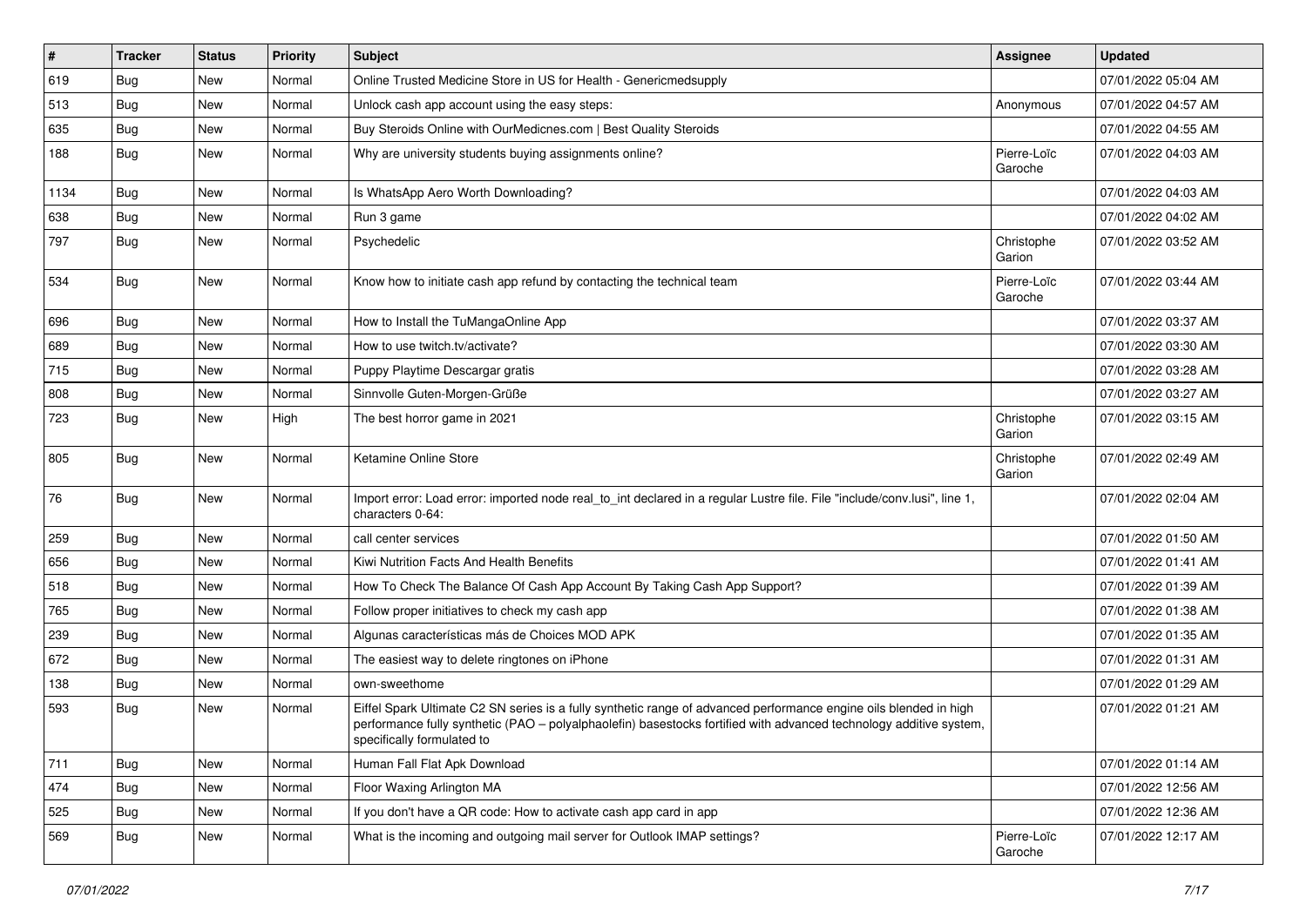| $\vert$ # | <b>Tracker</b> | <b>Status</b> | Priority | <b>Subject</b>                                                            | <b>Assignee</b>        | <b>Updated</b>      |
|-----------|----------------|---------------|----------|---------------------------------------------------------------------------|------------------------|---------------------|
| 694       | <b>Bug</b>     | New           | Normal   | How to Get Guidance On How To Cash App Withdrawal Limit?                  | Christophe<br>Garion   | 06/30/2022 11:44 PM |
| 372       | <b>Bug</b>     | New           | Normal   | Auto Transport Services in Arlington County VA                            |                        | 06/30/2022 10:47 PM |
| 149       | <b>Bug</b>     | New           | Normal   | dftgy                                                                     |                        | 06/30/2022 10:17 PM |
| 114       | Bug            | <b>New</b>    | Normal   | <b>Medical Research Writing Services</b>                                  |                        | 06/30/2022 10:04 PM |
| 786       | <b>Bug</b>     | New           | Normal   | Best Assignment Help in Australia & UK                                    |                        | 06/30/2022 09:58 PM |
| 651       | Bug            | New           | Normal   | Salmon Health Benefits                                                    |                        | 06/30/2022 09:49 PM |
| 684       | <b>Bug</b>     | New           | Normal   | Difference between paper map and online map                               |                        | 06/30/2022 09:41 PM |
| 317       | <b>Bug</b>     | New           | Normal   | Eco/Green Cleaning Services in Virginia Beach VA                          |                        | 06/30/2022 09:34 PM |
| 643       | <b>Bug</b>     | <b>New</b>    | Normal   | Oreo TV Apk Download                                                      |                        | 06/30/2022 09:00 PM |
| 159       | <b>Bug</b>     | New           | Normal   | xfguih njgkh                                                              |                        | 06/30/2022 08:50 PM |
| 726       | <b>Bug</b>     | New           | Normal   | Mobile Application Development Services                                   |                        | 06/30/2022 08:49 PM |
| 697       | <b>Bug</b>     | New           | Normal   | How to Descargar Pura TV For Android                                      |                        | 06/30/2022 08:48 PM |
| 571       | <b>Bug</b>     | New           | Normal   | How may the Cash app dispute your trade?                                  | Pierre-Loïc<br>Garoche | 06/30/2022 08:05 PM |
| 520       | Bug            | New           | Normal   | What Is The Major Role Of Cash.app/Help and Support Page?                 |                        | 06/30/2022 07:53 PM |
| 769       | <b>Bug</b>     | New           | Normal   | check my cash app                                                         |                        | 06/30/2022 07:46 PM |
| 816       | <b>Bug</b>     | <b>New</b>    | Normal   | Play Scribble io fun with everyone                                        |                        | 06/30/2022 07:38 PM |
| 533       | <b>Bug</b>     | New           | Normal   | How to complete the homework assignments in economics in the easiest way? |                        | 06/30/2022 07:33 PM |
| 570       | <b>Bug</b>     | New           | Normal   | What is Sutton bank cash app customer service phone number?               | Pierre-Loïc<br>Garoche | 06/30/2022 07:29 PM |
| 645       | <b>Bug</b>     | New           | Normal   | thong tin chinh xac nhat hom nay                                          |                        | 06/30/2022 07:09 PM |
| 530       | <b>Bug</b>     | <b>New</b>    | Normal   | Cheap Assignment Writing Service UK                                       | Anonymous              | 06/30/2022 06:49 PM |
| 789       | <b>Bug</b>     | New           | Normal   | Full version                                                              |                        | 06/30/2022 06:23 PM |
| 776       | <b>Bug</b>     | New           | Normal   | Wibargain                                                                 |                        | 06/30/2022 06:22 PM |
| 576       | Bug            | New           | Normal   | So laden Sie ein Instagram-Bild herunter                                  |                        | 06/30/2022 06:17 PM |
| 280       | <b>Bug</b>     | New           | Normal   | Pacific Web Design                                                        |                        | 06/30/2022 05:54 PM |
| 194       | <b>Bug</b>     | New           | Normal   | lace closure wigs                                                         |                        | 06/30/2022 05:51 PM |
| 315       | Bug            | New           | Normal   | Dissertation help UK                                                      |                        | 06/30/2022 05:49 PM |
| 460       | <b>Bug</b>     | New           | Normal   | Floor Cleaning Medford MA                                                 |                        | 06/30/2022 05:38 PM |
| 815       | Bug            | New           | Normal   | how do i call cash app customer service                                   | Xavier Thirioux        | 06/30/2022 05:35 PM |
| 201       | Bug            | New           | Normal   | closure wig                                                               |                        | 06/30/2022 05:30 PM |
| 784       | <b>Bug</b>     | New           | Normal   | How To Add Money On Cash App Card And Check The Funds?                    |                        | 06/30/2022 05:09 PM |
| 235       | Bug            | New           | Low      | HP Printer Assistant Software   Download & Install HP Assistant           |                        | 06/30/2022 05:08 PM |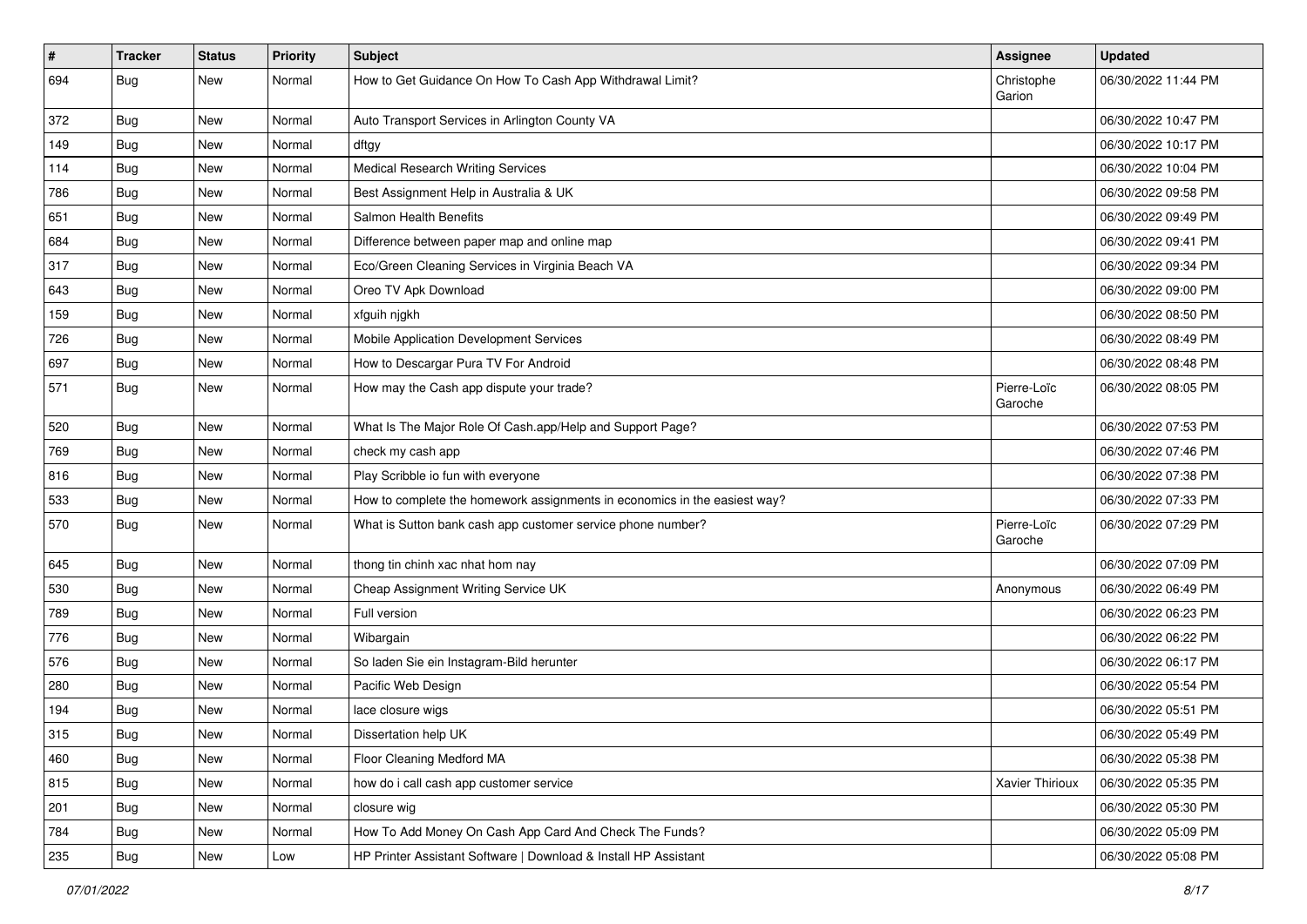| $\vert$ # | <b>Tracker</b> | <b>Status</b> | Priority | <b>Subject</b>                                                                                               | <b>Assignee</b>        | <b>Updated</b>      |
|-----------|----------------|---------------|----------|--------------------------------------------------------------------------------------------------------------|------------------------|---------------------|
| 773       | <b>Bug</b>     | New           | Normal   | Spades - Play online free                                                                                    |                        | 06/30/2022 04:59 PM |
| 471       | <b>Bug</b>     | New           | Normal   | Residential Floor Cleaning Westchester MA                                                                    |                        | 06/30/2022 04:56 PM |
| 206       | Bug            | <b>New</b>    | Low      | <b>Cheap Electric Bikes</b>                                                                                  |                        | 06/30/2022 04:41 PM |
| 781       | <b>Bug</b>     | New           | Normal   | Free Whatsapp Group to Join                                                                                  |                        | 06/30/2022 04:23 PM |
| 145       | <b>Bug</b>     | <b>New</b>    | Normal   | abdulbaissagar                                                                                               |                        | 06/30/2022 04:17 PM |
| 464       | <b>Bug</b>     | New           | Normal   | Upholstery Cleaning Westchester MA                                                                           |                        | 06/30/2022 04:14 PM |
| 627       | Bug            | New           | Normal   | <b>HELO</b>                                                                                                  |                        | 06/30/2022 04:03 PM |
| 129       | <b>Bug</b>     | New           | Normal   | xcvgbgh                                                                                                      |                        | 06/30/2022 03:46 PM |
| 344       | <b>Bug</b>     | New           | Normal   | Odor Removal Services in Chesapeake VA                                                                       |                        | 06/30/2022 03:40 PM |
| 802       | Bug            | <b>New</b>    | Normal   | Who Is an ETL Engineer                                                                                       |                        | 06/30/2022 03:33 PM |
| 182       | Bug            | New           | Normal   | <b>Healthcare Custom Writing Services</b>                                                                    |                        | 06/30/2022 03:30 PM |
| 123       | <b>Bug</b>     | New           | Normal   | https://www.reddit.com/r/NRLgrandfinal2020/                                                                  |                        | 06/30/2022 03:22 PM |
| 567       | Bug            | <b>New</b>    | Normal   | Singapore assignment help                                                                                    |                        | 06/30/2022 02:50 PM |
| 666       | <b>Bug</b>     | <b>New</b>    | Normal   | 470+ pages à colorier de Noël                                                                                |                        | 06/30/2022 02:42 PM |
| 809       | Bug            | New           | Normal   | Smash Karts - immerse yourself in the exciting race                                                          |                        | 06/30/2022 02:36 PM |
| 128       | Bug            | New           | Normal   | dfgbd                                                                                                        |                        | 06/30/2022 02:28 PM |
| 565       | <b>Bug</b>     | New           | Normal   | How To Install RepelisPlus On Your Android Phone?                                                            |                        | 06/30/2022 02:26 PM |
| 801       | <b>Bug</b>     | <b>New</b>    | Normal   | Who Is an ETL Engineer                                                                                       |                        | 06/30/2022 02:17 PM |
| 261       | <b>Bug</b>     | New           | Normal   | Ringtone Downloads - Easy Ways Come Up With Your Own Ringtones                                               |                        | 06/30/2022 02:11 PM |
| 817       | Bug            | New           | Normal   | Pacman 30th Anniversary                                                                                      |                        | 06/30/2022 02:02 PM |
| 210       | <b>Bug</b>     | New           | Normal   | Issue with check symbol in Cash App? Dial assist number with calling Cash App customer service phone number. |                        | 06/30/2022 01:52 PM |
| 1133      | Bug            | New           | Normal   | Flagle, what is it?                                                                                          |                        | 06/30/2022 10:37 AM |
| 1132      | Bug            | <b>New</b>    | Normal   | Registration process on Huobi                                                                                |                        | 06/30/2022 05:10 AM |
| 316       | Bug            | New           | Normal   | Finden Sie den besten Klingelton für Ihr Telefon                                                             |                        | 06/30/2022 04:13 AM |
| 284       | <b>Bug</b>     | New           | Normal   | All About Cash App Transfer Fail Problems                                                                    |                        | 06/30/2022 03:26 AM |
| 674       | Bug            | New           | Normal   | The best game in 2021                                                                                        | Pierre-Loïc<br>Garoche | 06/30/2022 03:13 AM |
| 247       | <b>Bug</b>     | New           | Normal   | best 4 Channel Amp                                                                                           |                        | 06/30/2022 02:19 AM |
| 721       | Bug            | New           | Normal   | Cómo instalar un Mod Apk                                                                                     |                        | 06/30/2022 02:08 AM |
| 707       | <b>Bug</b>     | New           | Normal   | Why Accounting Assignments Are Beneficial For The Students?                                                  | Pierre-Loïc<br>Garoche | 06/30/2022 01:06 AM |
| 589       | Bug            | New           | Normal   | How can I get the cash app phone number of customer support?                                                 |                        | 06/30/2022 12:20 AM |
| 705       | <b>Bug</b>     | New           | Normal   | wuxiaworld                                                                                                   |                        | 06/29/2022 11:42 PM |
| 553       | <b>Bug</b>     | New           | Normal   | Cinema HD APK - Free Movie Enjoyment App on Android                                                          |                        | 06/29/2022 11:35 PM |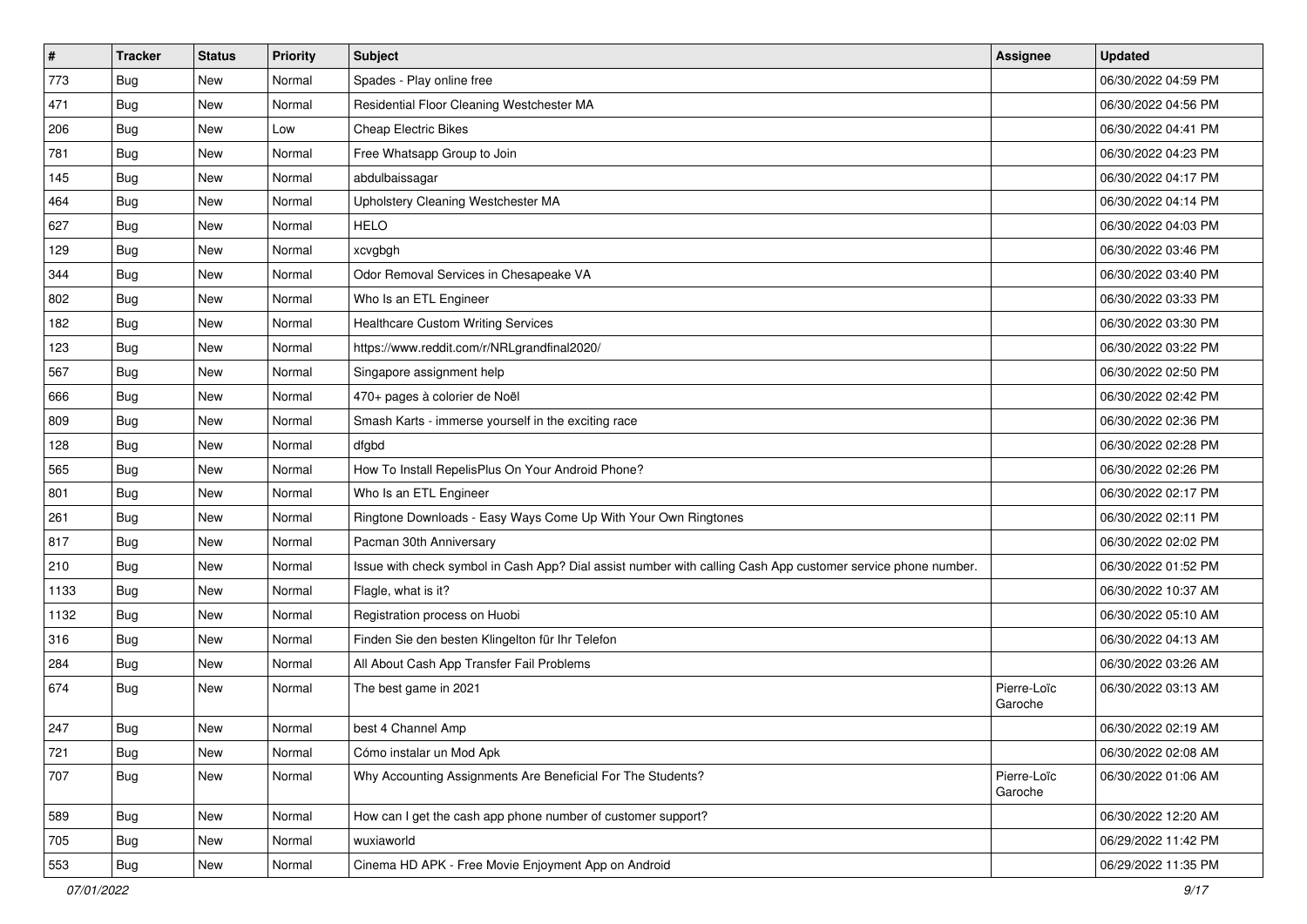| $\vert$ # | <b>Tracker</b> | <b>Status</b> | Priority | <b>Subject</b>                                                            | <b>Assignee</b>        | <b>Updated</b>      |
|-----------|----------------|---------------|----------|---------------------------------------------------------------------------|------------------------|---------------------|
| 143       | Bug            | New           | Normal   | Bob lace front wigs                                                       |                        | 06/29/2022 11:22 PM |
| 623       | Bug            | <b>New</b>    | Normal   | Listen to online radio stations for mobile phones                         |                        | 06/29/2022 11:19 PM |
| 515       | Bug            | New           | Normal   | Fragment Nike Dunk High Tokyo Fake                                        |                        | 06/29/2022 11:19 PM |
| 759       | <b>Bug</b>     | New           | Normal   | Canon IJ Network Tool                                                     | Pierre-Loïc<br>Garoche | 06/29/2022 11:16 PM |
| 88        | Bug            | New           | Normal   | kind2 output: When for node arguments                                     | Pierre-Loïc<br>Garoche | 06/29/2022 11:10 PM |
| 537       | Bug            | <b>New</b>    | Normal   | Get tech assistance with customer support on ATT Yahoo email login issue. |                        | 06/29/2022 11:06 PM |
| 664       | Bug            | <b>New</b>    | Normal   | Tea TV Apk Download - The Best Way to Watch Movies Offline                |                        | 06/29/2022 11:00 PM |
| 811       | Bug            | <b>New</b>    | Normal   | Canon IJ Network Tool                                                     |                        | 06/29/2022 10:59 PM |
| 766       | Bug            | New           | Normal   | Pobreflix Mod APK Review                                                  |                        | 06/29/2022 10:55 PM |
| 136       | <b>Bug</b>     | New           | Normal   | snappow                                                                   |                        | 06/29/2022 10:52 PM |
| 189       | Bug            | <b>New</b>    | Normal   | College Biology Writing Services                                          |                        | 06/29/2022 10:51 PM |
| 719       | <b>Bug</b>     | New           | Normal   | How Do I Send \$5000 Through Cash App Account With Ease?                  |                        | 06/29/2022 10:15 PM |
| 622       | Bug            | <b>New</b>    | Normal   | CheapestMedsShop   100% Safe Medicines Online in UK & AUS.                |                        | 06/29/2022 10:10 PM |
| 549       | <b>Bug</b>     | New           | Normal   | Radio Luisteren                                                           |                        | 06/29/2022 10:01 PM |
| 555       | Bug            | New           | Normal   | web design development in hyderabad                                       |                        | 06/29/2022 09:50 PM |
| 150       | Bug            | <b>New</b>    | Normal   | dfgh                                                                      |                        | 06/29/2022 09:47 PM |
| 230       | <b>Bug</b>     | New           | Normal   | Add Money To Cash App Card - Auto Cash Apps                               |                        | 06/29/2022 09:34 PM |
| 604       | Bug            | <b>New</b>    | Normal   | Idle Game Online                                                          |                        | 06/29/2022 09:21 PM |
| 473       | <b>Bug</b>     | New           | Normal   | Floor Stripping Arlington MA                                              |                        | 06/29/2022 09:20 PM |
| 257       | <b>Bug</b>     | New           | Normal   | Best latte machines                                                       |                        | 06/29/2022 09:17 PM |
| 788       | Bug            | <b>New</b>    | Normal   | Intro Maker Mod APK                                                       |                        | 06/29/2022 09:13 PM |
| 470       | <b>Bug</b>     | New           | Normal   | Commercial Floor Cleaning Westchester MA                                  |                        | 06/29/2022 09:07 PM |
| 461       | <b>Bug</b>     | New           | Normal   | Germs Removal Medford MA                                                  |                        | 06/29/2022 09:06 PM |
| 764       | <b>Bug</b>     | <b>New</b>    | Normal   | What is available to see what I can watch HBO Max?                        |                        | 06/29/2022 08:50 PM |
| 603       | <b>Bug</b>     | New           | Normal   | Premiere gratuito da lista de IPTV                                        |                        | 06/29/2022 08:40 PM |
| 466       | <b>Bug</b>     | New           | Normal   | Floor Stripping Westchester MA                                            |                        | 06/29/2022 08:36 PM |
| 662       | Bug            | New           | Normal   | Oreo TV Download - The Easiest Way to Watch Live TV                       |                        | 06/29/2022 08:19 PM |
| 581       | <b>Bug</b>     | New           | Normal   | E-Learning Course Help                                                    |                        | 06/29/2022 08:19 PM |
| 597       | <b>Bug</b>     | <b>New</b>    | Normal   | Universo s / f Download                                                   |                        | 06/29/2022 08:19 PM |
| 642       | <b>Bug</b>     | New           | Normal   | thong tin thoi tiet ngay hom nay                                          |                        | 06/29/2022 07:52 PM |
| 652       | <b>Bug</b>     | New           | Normal   | Sesame Health Benefits                                                    |                        | 06/29/2022 07:46 PM |
| 118       | Bug            | New           | Normal   | golf                                                                      | Anonymous              | 06/29/2022 07:36 PM |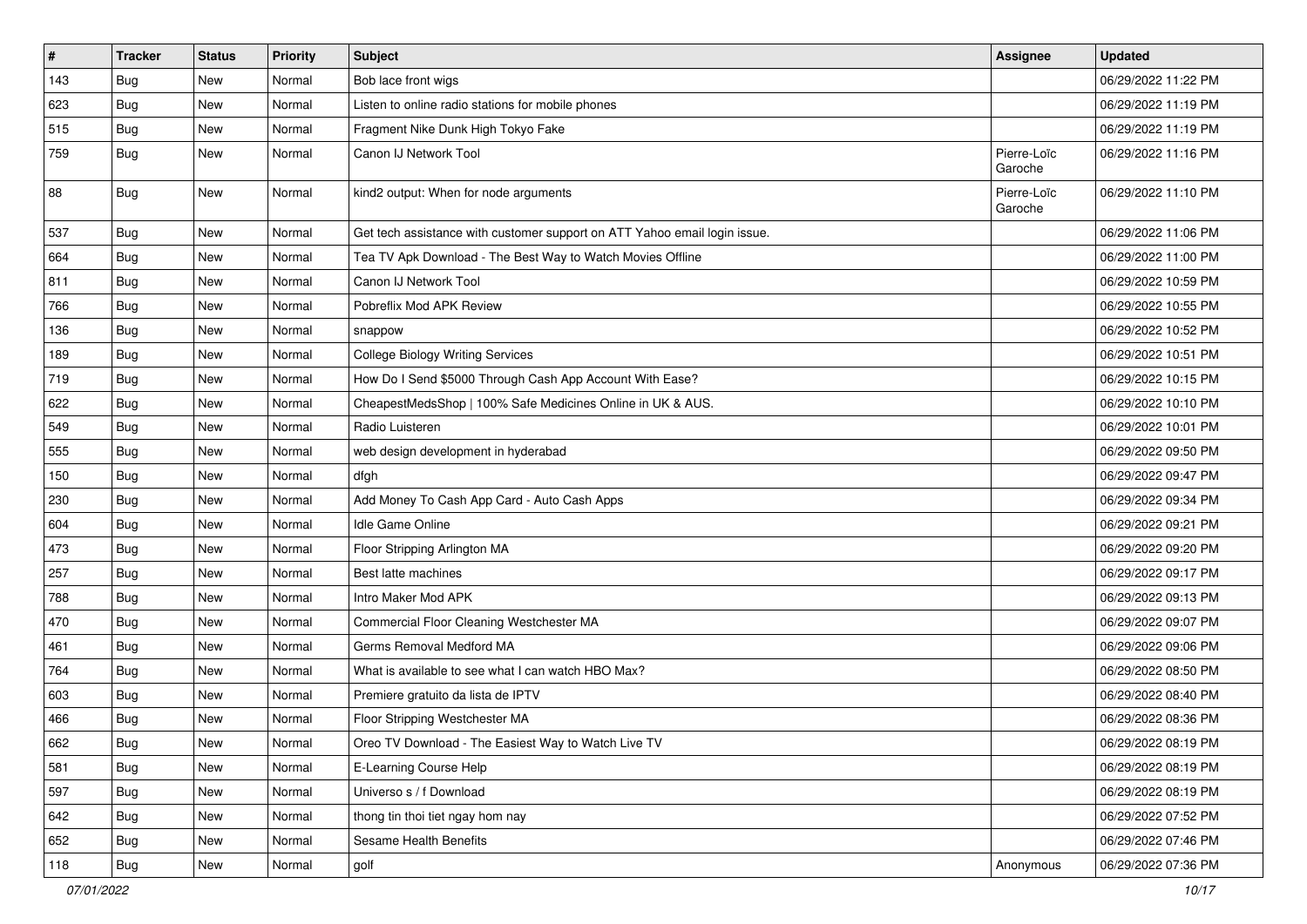| $\vert$ # | <b>Tracker</b> | <b>Status</b> | Priority | <b>Subject</b>                                                                                          | <b>Assignee</b>        | <b>Updated</b>      |
|-----------|----------------|---------------|----------|---------------------------------------------------------------------------------------------------------|------------------------|---------------------|
| 799       | <b>Bug</b>     | New           | Normal   | Who Is an ETL Engineer                                                                                  |                        | 06/29/2022 07:36 PM |
| 712       | <b>Bug</b>     | New           | Normal   | Tips and Tricks                                                                                         |                        | 06/29/2022 07:26 PM |
| 1131      | <b>Bug</b>     | New           | Normal   | Calculatrice Forex pour calculer les paramètres de la copie des transactions                            |                        | 06/29/2022 07:24 PM |
| 616       | <b>Bug</b>     | New           | Normal   | Buy Anavar Tablets   Anavar For Sale in USA, UK & Australia                                             |                        | 06/29/2022 07:00 PM |
| 115       | <b>Bug</b>     | New           | Normal   | NFL LIVE STREAM                                                                                         |                        | 06/29/2022 07:00 PM |
| 658       | <b>Bug</b>     | New           | Normal   | <b>Watermelon Nutrition Facts And Health Benefits</b>                                                   |                        | 06/29/2022 06:46 PM |
| 678       | <b>Bug</b>     | New           | Normal   | How to be a winner in buidnow gg                                                                        |                        | 06/29/2022 06:31 PM |
| 475       | <b>Bug</b>     | New           | Normal   | Floor Cleaning Arlington MA                                                                             |                        | 06/29/2022 05:53 PM |
| 573       | <b>Bug</b>     | New           | Normal   | Experimente lo mejor en la aplicación Apk de juegos gratis                                              |                        | 06/29/2022 05:48 PM |
| 1069      | Bug            | New           | Normal   | how to get cash app support phone number 24*7 available                                                 |                        | 06/29/2022 05:37 PM |
| 516       | <b>Bug</b>     | New           | Normal   | Does Cash App Help To Get Cash App Refund Without Any Interruption?                                     |                        | 06/29/2022 05:12 PM |
| 657       | Bug            | New           | Normal   | Coconut Nutrition Facts And Health Benefits                                                             |                        | 06/29/2022 05:05 PM |
| 481       | <b>Bug</b>     | New           | Normal   | Nur Online Shop                                                                                         |                        | 06/29/2022 03:52 PM |
| 321       | <b>Bug</b>     | New           | Normal   | Tile & Grout Cleaning Services in Virginia Beach VA                                                     |                        | 06/29/2022 02:55 PM |
| 677       | Bug            | New           | Normal   | Logo Design Services Near Me                                                                            |                        | 06/29/2022 11:58 AM |
| 661       | <b>Bug</b>     | New           | Normal   | Turbo VPN MOD APK Download                                                                              |                        | 06/29/2022 11:57 AM |
| 202       | <b>Bug</b>     | New           | Normal   | blonde wig                                                                                              |                        | 06/29/2022 11:08 AM |
| 762       | <b>Bug</b>     | New           | Normal   | How To Add Money To A Cash App Card If Struggling With Low Amount?                                      |                        | 06/29/2022 10:53 AM |
| 1087      | <b>Bug</b>     | New           | Normal   | How do new writers start out?                                                                           |                        | 06/29/2022 10:43 AM |
| 708       | Bug            | New           | Normal   | Efficient ways to proceed with the cash app dispute process?                                            |                        | 06/29/2022 10:24 AM |
| 574       | <b>Bug</b>     | New           | Normal   | How to fix the Epson printer offline issue due to a wired connection?                                   |                        | 06/29/2022 10:23 AM |
| 598       | Bug            | New           | Normal   | Universo s / f Download                                                                                 |                        | 06/29/2022 09:45 AM |
| 540       | Bug            | New           | Normal   | Why Haven't I Received My Cash App Card? Can I get t the reasons behind it                              |                        | 06/29/2022 09:42 AM |
| 1116      | <b>Bug</b>     | New           | Normal   | ipTV smarts pro                                                                                         |                        | 06/29/2022 09:27 AM |
| 1114      | <b>Bug</b>     | New           | Normal   | To control the car, all you must do is click to go left or right and release the button to go straight. |                        | 06/29/2022 09:05 AM |
| 655       | Bug            | New           | Normal   | <b>Eggplant Health Benefits</b>                                                                         |                        | 06/29/2022 08:18 AM |
| 185       | <b>Bug</b>     | New           | Normal   | Non-Plagiarized Research Writing                                                                        |                        | 06/29/2022 07:58 AM |
| 668       | <b>Bug</b>     | New           | Normal   | Get to know Cash App Refund Process here                                                                |                        | 06/29/2022 07:21 AM |
| 1117      | <b>Bug</b>     | New           | Normal   | Equal Words - Word search game for PC and Windows Phone                                                 |                        | 06/29/2022 04:58 AM |
| 709       | <b>Bug</b>     | New           | Normal   | How To Load Cash App Card At Walmart Without Having To Face Any Hassle?                                 |                        | 06/29/2022 03:26 AM |
| 584       | <b>Bug</b>     | New           | Normal   | Want the cash app customer service number to check balance?                                             |                        | 06/29/2022 01:00 AM |
| 671       | Bug            | New           | Normal   | Hot games                                                                                               | Pierre-Loïc<br>Garoche | 06/29/2022 12:40 AM |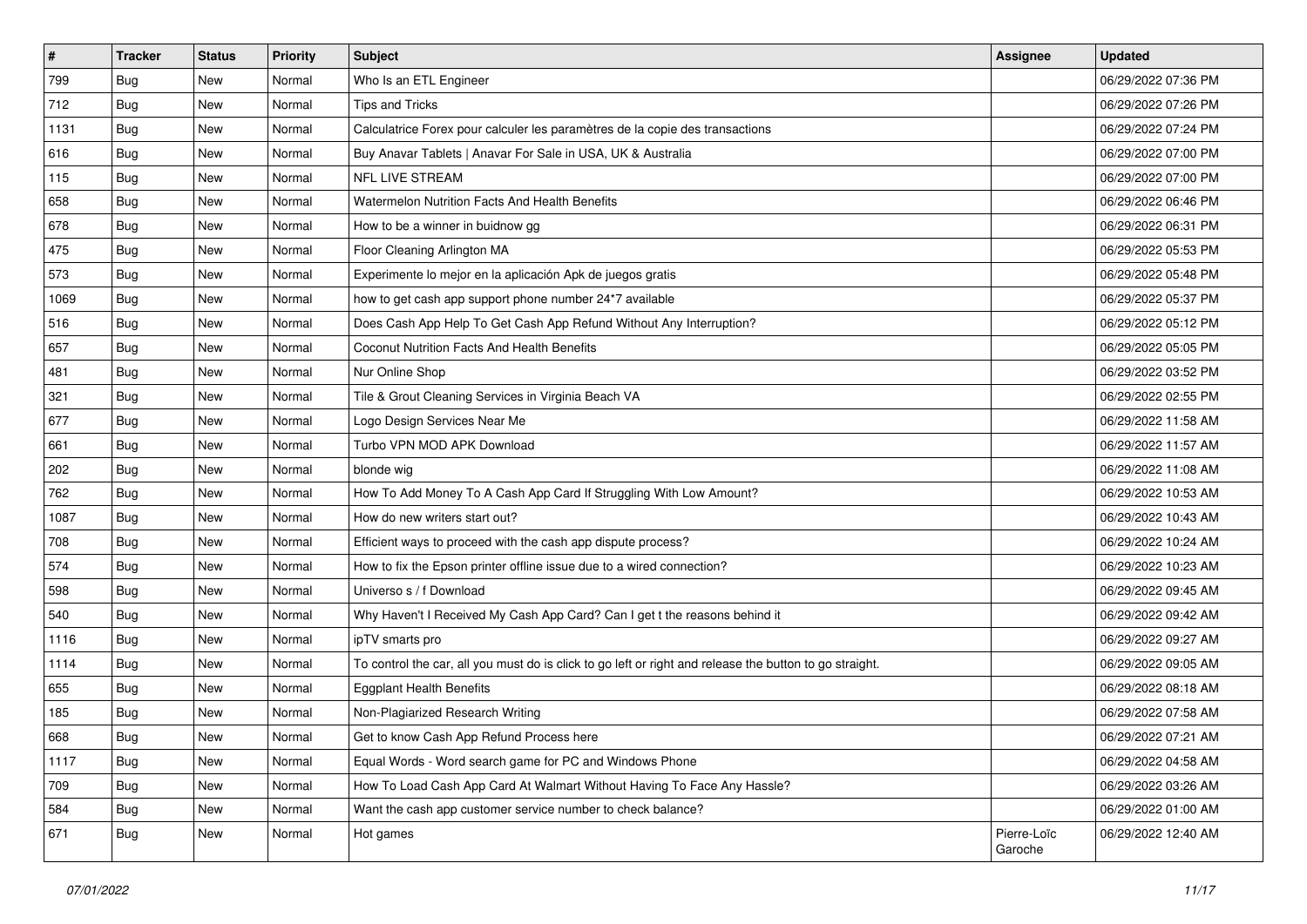| #    | <b>Tracker</b> | <b>Status</b> | Priority | <b>Subject</b>                                                                                      | <b>Assignee</b>        | <b>Updated</b>      |
|------|----------------|---------------|----------|-----------------------------------------------------------------------------------------------------|------------------------|---------------------|
| 550  | <b>Bug</b>     | New           | Normal   | Nederland FM - beste manieren om naar internationale radio op internet te luisteren                 |                        | 06/29/2022 12:06 AM |
| 265  | Bug            | <b>New</b>    | Normal   | 3 Faq's On Downloading To Your Apple Ipod                                                           |                        | 06/28/2022 11:07 PM |
| 588  | <b>Bug</b>     | New           | Normal   | YouTube Vanced Apk Manager App - Como instalá-lo                                                    |                        | 06/28/2022 10:56 PM |
| 886  | <b>Bug</b>     | New           | Normal   | Is the Fox News Channel on Roku free?                                                               |                        | 06/28/2022 09:36 PM |
| 167  | Bug            | <b>New</b>    | Normal   | instant loan without documents                                                                      | Anonymous              | 06/28/2022 07:35 PM |
| 663  | Bug            | <b>New</b>    | Normal   | Know how the Cash app twitches words in a detailed way.                                             | Pierre-Loïc<br>Garoche | 06/28/2022 07:08 PM |
| 888  | Bug            | <b>New</b>    | Normal   | Is the Fox News Channel on Roku free?                                                               |                        | 06/28/2022 06:58 PM |
| 733  | <b>Bug</b>     | New           | Normal   | How does one go about getting a book deal?                                                          |                        | 06/28/2022 06:35 PM |
| 1110 | Bug            | New           | Normal   | Six Guns Mod Apk Answers Your Questions                                                             | Pierre-Loïc<br>Garoche | 06/28/2022 06:26 PM |
| 1000 | Bug            | New           | Normal   | Super easy way to zoom photos and upload to Instagram                                               | Christophe<br>Garion   | 06/28/2022 06:14 PM |
| 780  | Bug            | <b>New</b>    | Normal   | <b>Best Whatsapp Modified APKs</b>                                                                  | Pierre-Loïc<br>Garoche | 06/28/2022 05:38 PM |
| 1115 | Bug            | <b>New</b>    | Normal   | How to access your saved favorite Tiktok                                                            |                        | 06/28/2022 03:59 PM |
| 980  | <b>Bug</b>     | New           | Normal   | Free Gas Cards for the Unemployed                                                                   |                        | 06/28/2022 02:54 PM |
| 969  | Bug            | New           | Normal   | Watch NCAA Football Live Match Free                                                                 |                        | 06/28/2022 01:31 PM |
| 729  | Bug            | <b>New</b>    | Normal   | Canon IJ Network Tool                                                                               |                        | 06/28/2022 01:10 PM |
| 670  | <b>Bug</b>     | <b>New</b>    | Normal   | JTWhatsApp Apk - The New and Improved WhatsApp                                                      |                        | 06/28/2022 12:32 PM |
| 828  | Bug            | <b>New</b>    | Normal   | Nursery management                                                                                  |                        | 06/28/2022 12:10 PM |
| 743  | <b>Bug</b>     | New           | Normal   | They promote 'pixel art' contests and a 'game jam' related to the work and figure of Carlos Casares |                        | 06/28/2022 12:04 PM |
| 690  | <b>Bug</b>     | New           | Normal   | campervan hire                                                                                      |                        | 06/28/2022 11:55 AM |
| 785  | <b>Bug</b>     | <b>New</b>    | Normal   | How To Get Money Off Cash App Without Card Or With A Card?                                          |                        | 06/28/2022 11:35 AM |
| 981  | <b>Bug</b>     | New           | Normal   | VidMate Mod APK                                                                                     |                        | 06/28/2022 11:24 AM |
| 976  | Bug            | New           | Normal   | How to delete the cash app account history right now?                                               | Hamza<br>Bourbouh      | 06/28/2022 11:22 AM |
| 1129 | <b>Bug</b>     | New           | Normal   | how to enable direct deposit on cash app?                                                           |                        | 06/28/2022 10:44 AM |
| 469  | <b>Bug</b>     | New           | Normal   | Germs Removal Westchester MA                                                                        |                        | 06/28/2022 10:40 AM |
| 632  | Bug            | New           | Normal   | CheapestMedsShop   100% Safe Medicines Online in UK & AUS.                                          |                        | 06/28/2022 09:52 AM |
| 997  | Bug            | <b>New</b>    | Normal   | 123.hp.com/laserjet                                                                                 |                        | 06/28/2022 09:48 AM |
| 821  | Bug            | New           | Normal   | Nicoo - A Review of the Popular Battle Royale Game                                                  |                        | 06/28/2022 08:30 AM |
| 548  | <b>Bug</b>     | New           | Normal   | Web N Logo Design                                                                                   |                        | 06/28/2022 08:24 AM |
| 722  | <b>Bug</b>     | New           | Normal   | Vergrößern Sie Instagram-Fotos mit instazoom                                                        | Christophe<br>Garion   | 06/28/2022 07:21 AM |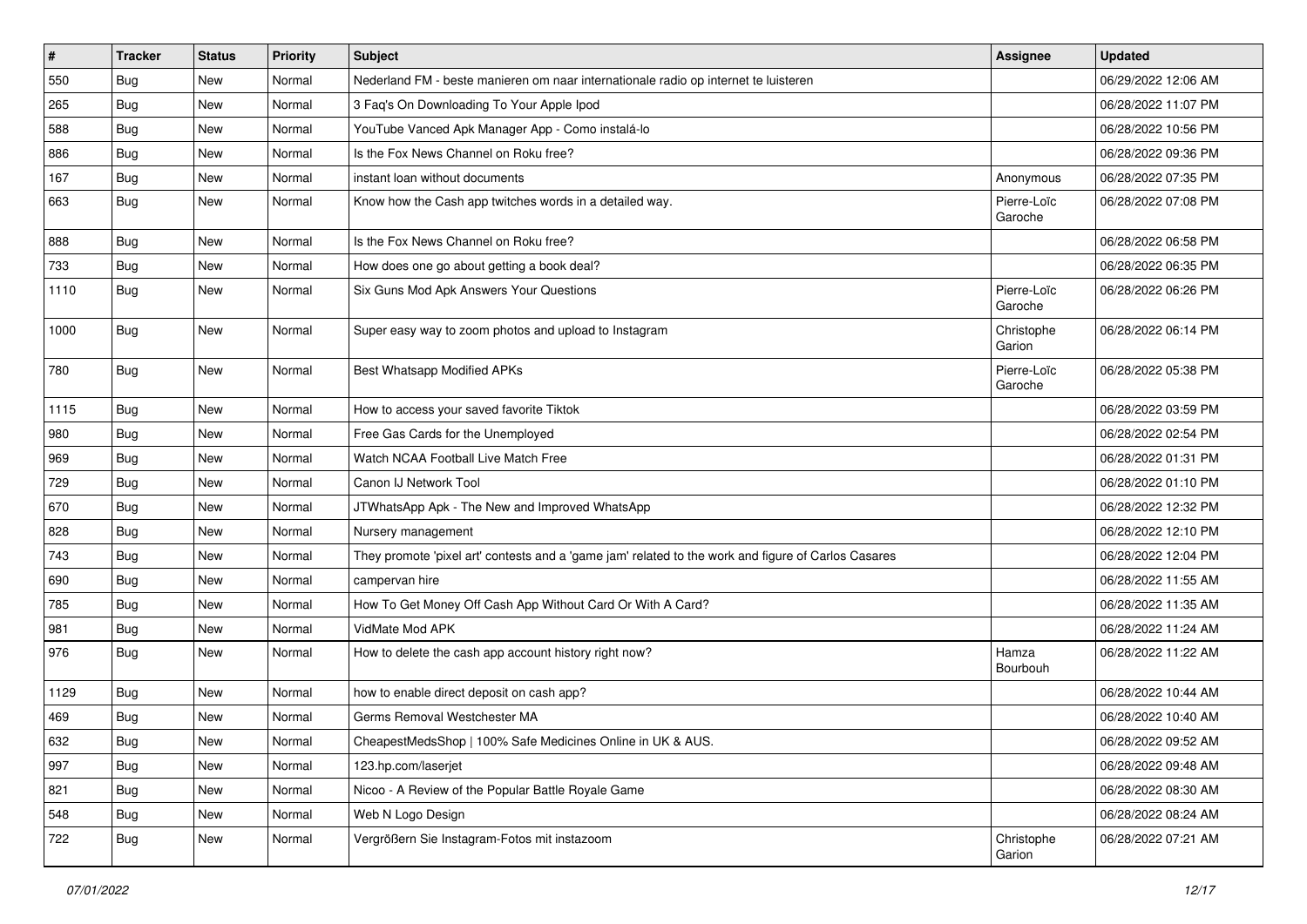| $\vert$ # | <b>Tracker</b> | <b>Status</b> | Priority | <b>Subject</b>                                                                   | <b>Assignee</b>        | <b>Updated</b>      |
|-----------|----------------|---------------|----------|----------------------------------------------------------------------------------|------------------------|---------------------|
| 734       | Bug            | New           | Normal   | DR. STRANGE: Multiverse of Scheduling Madness!                                   |                        | 06/28/2022 07:07 AM |
| 640       | Bug            | <b>New</b>    | Normal   | play game with me                                                                |                        | 06/28/2022 06:33 AM |
| 629       | Bug            | New           | Normal   | How Can I Load Cash App Card at Walmart straight away?                           |                        | 06/28/2022 06:07 AM |
| 753       | <b>Bug</b>     | New           | Normal   | onlineessaygrader                                                                |                        | 06/28/2022 05:55 AM |
| 744       | <b>Bug</b>     | New           | Normal   | <b>Pixel Survive</b>                                                             |                        | 06/28/2022 05:13 AM |
| 702       | <b>Bug</b>     | New           | Normal   | Avail Chime Customer Service to know How To Get Chime Bank Statement             |                        | 06/28/2022 04:58 AM |
| 822       | <b>Bug</b>     | New           | Normal   | Dowload Your Boyfriend Game                                                      |                        | 06/28/2022 04:56 AM |
| 231       | Bug            | New           | Normal   | Is the ringtone download difficult or not?                                       | Pierre-Loïc<br>Garoche | 06/28/2022 04:48 AM |
| 620       | Bug            | New           | Normal   | Viagra Meds: Fastest & Quick Delivery On Your Doorstep - USA                     |                        | 06/28/2022 04:33 AM |
| 965       | Bug            | New           | Normal   | Go with cash app customer service to know where I can load my cash app card      |                        | 06/28/2022 04:30 AM |
| 685       | <b>Bug</b>     | New           | Low      | youtube thumbnail downloader                                                     | Pierre-Loïc<br>Garoche | 06/28/2022 04:26 AM |
| 577       | <b>Bug</b>     | New           | Normal   | Follow these easy steps to make Admiral Casino Login                             |                        | 06/28/2022 03:52 AM |
| 1105      | <b>Bug</b>     | New           | High     | What is Mahjong online?                                                          |                        | 06/28/2022 03:47 AM |
| 193       | <b>Bug</b>     | New           | Normal   | 18% Discount on Homeopathic medicines                                            |                        | 06/28/2022 03:38 AM |
| 617       | <b>Bug</b>     | New           | Normal   | Buy Vidalista Tablets (Tadalafil) at [\$25 OFF + Free Shipping] Vidalistatablets |                        | 06/28/2022 03:33 AM |
| 983       | Bug            | New           | Normal   | Finding issue in tekken 3 game?                                                  |                        | 06/28/2022 03:26 AM |
| 999       | Bug            | New           | Normal   | Is there a way to find Google Feud answers?                                      |                        | 06/28/2022 01:27 AM |
| 348       | Bug            | New           | Normal   | Mold Removal Services in Chesapeake VA                                           |                        | 06/28/2022 12:53 AM |
| 814       | <b>Bug</b>     | New           | Normal   | Stage Fright Cure                                                                | Pierre-Loïc<br>Garoche | 06/28/2022 12:31 AM |
| 714       | <b>Bug</b>     | <b>New</b>    | Normal   | Cuevana 3 Premium - Enjoy Your Favorite Movies and TV Shows on Your Smart TV     |                        | 06/27/2022 11:43 PM |
| 939       | Bug            | New           | Normal   | Ability to change sound notifications                                            | Christophe<br>Garion   | 06/27/2022 11:29 PM |
| 607       | Bug            | New           | Normal   | Vex 5                                                                            |                        | 06/27/2022 11:24 PM |
| 595       | <b>Bug</b>     | New           | Normal   | RFM Online - une révolution dans la gestion de l'identité numérique              |                        | 06/27/2022 11:06 PM |
| 830       | Bug            | New           | Normal   | Poppy Playtime APK                                                               |                        | 06/27/2022 10:31 PM |
| 737       | <b>Bug</b>     | New           | Normal   | How Do I Talk To A Live Person At Facebook If Anything Is Doubtful?              |                        | 06/27/2022 09:59 PM |
| 948       | Bug            | New           | Normal   | Canon IJ Network Tool                                                            |                        | 06/27/2022 09:30 PM |
| 215       | Bug            | New           | Normal   | How For Top Level Cell Phone For You                                             |                        | 06/27/2022 09:19 PM |
| 73        | <b>Bug</b>     | New           | Urgent   | properties ID is not set in Json in EMF backend                                  | Pierre-Loïc<br>Garoche | 06/27/2022 09:11 PM |
| 568       | Bug            | New           | Normal   | Instale a versão mais recente do YouTube Premium                                 |                        | 06/27/2022 08:56 PM |
| 971       | Bug            | New           | Normal   | How Do I Check Balance On Cash App Card With Optimum Ease?                       |                        | 06/27/2022 08:16 PM |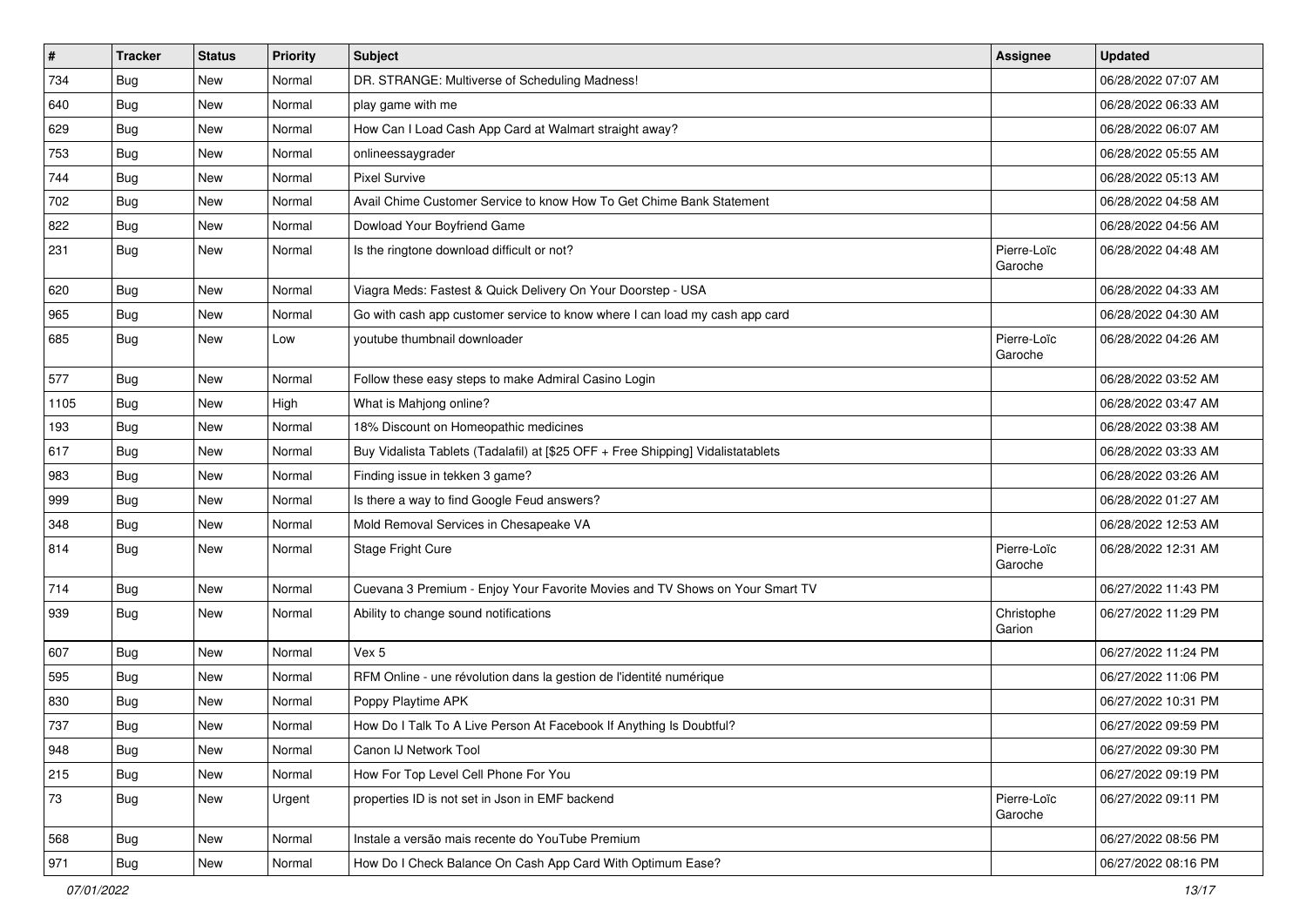| #    | <b>Tracker</b> | <b>Status</b> | Priority | <b>Subject</b>                                                                         | <b>Assignee</b>        | <b>Updated</b>      |
|------|----------------|---------------|----------|----------------------------------------------------------------------------------------|------------------------|---------------------|
| 951  | <b>Bug</b>     | New           | Normal   | Canon.com/ijsetup                                                                      |                        | 06/27/2022 07:56 PM |
| 987  | Bug            | <b>New</b>    | Normal   | <b>Medicinal Mushrooms</b>                                                             |                        | 06/27/2022 07:13 PM |
| 739  | <b>Bug</b>     | New           | Normal   | law dissertation help                                                                  |                        | 06/27/2022 06:12 PM |
| 760  | <b>Bug</b>     | New           | Normal   | apkmod                                                                                 |                        | 06/27/2022 04:13 PM |
| 986  | Bug            | New           | Normal   | dbhdsvbhdf                                                                             | Christophe<br>Garion   | 06/27/2022 04:12 PM |
| 738  | Bug            | <b>New</b>    | Normal   | How Much Amount Do I Get Using The Referral Code For Cash App?                         |                        | 06/27/2022 03:58 PM |
| 953  | Bug            | New           | Normal   | Manga Dogs - Read Your Favorite Comics on Your Smartphone                              |                        | 06/27/2022 03:53 PM |
| 686  | <b>Bug</b>     | New           | Normal   | Welcome To The Most Demandable Mahipalpur Escorts Agency                               |                        | 06/27/2022 03:45 PM |
| 1119 | Bug            | <b>New</b>    | Normal   | Klondike Solitaire                                                                     |                        | 06/27/2022 03:00 PM |
| 274  | Bug            | New           | Normal   | How AI is transforming coupon marketing campaigns?                                     | Anonymous              | 06/27/2022 01:54 PM |
| 1128 | Bug            | New           | Normal   | cvjvfbdi                                                                               | Hamza<br>Bourbouh      | 06/27/2022 01:52 PM |
| 1101 | <b>Bug</b>     | <b>New</b>    | Normal   | How to Delete Cash App History at once?                                                |                        | 06/27/2022 01:33 PM |
| 233  | Bug            | New           | Normal   | Anauthorsway.com: My User Experience                                                   |                        | 06/27/2022 12:02 PM |
| 644  | Bug            | New           | Normal   | TeaTV App Review                                                                       |                        | 06/27/2022 11:47 AM |
| 1118 | <b>Bug</b>     | New           | Normal   | Gameplay Minecraft                                                                     |                        | 06/27/2022 10:33 AM |
| 538  | <b>Bug</b>     | <b>New</b>    | Normal   | Will cash app refund money if scammed quickly?                                         |                        | 06/27/2022 10:25 AM |
| 792  | <b>Bug</b>     | New           | Normal   | What is Google Camera Mod?                                                             |                        | 06/27/2022 10:20 AM |
| 232  | <b>Bug</b>     | New           | Normal   | FM whatsapp messaging app.                                                             |                        | 06/27/2022 10:04 AM |
| 590  | <b>Bug</b>     | New           | Normal   | Follow proper initiatives to check my cash app card balance:                           |                        | 06/27/2022 09:57 AM |
| 675  | <b>Bug</b>     | New           | Normal   | What Are Smart Tactics To Fix Cash App Transfer Failed Hurdles?                        |                        | 06/27/2022 09:51 AM |
| 819  | Bug            | <b>New</b>    | Normal   | Metal Slug Apk para Android                                                            |                        | 06/27/2022 09:35 AM |
| 988  | Bug            | New           | Normal   | <b>Medicinal Mushrooms</b>                                                             |                        | 06/27/2022 09:33 AM |
| 113  | Bug            | New           | Normal   | ufc 254 live                                                                           |                        | 06/27/2022 08:54 AM |
| 959  | <b>Bug</b>     | New           | Normal   | Get connected with cash app team-How to get money off cash app at walmart without card |                        | 06/27/2022 08:52 AM |
| 158  | <b>Bug</b>     | New           | Normal   | dfghj zcvgh                                                                            |                        | 06/27/2022 07:28 AM |
| 996  | <b>Bug</b>     | New           | Normal   | Cricut.com/setup                                                                       |                        | 06/27/2022 07:12 AM |
| 807  | Bug            | New           | Normal   | 1v1Battle is a strategic action 'Build and shoot' game                                 |                        | 06/27/2022 06:52 AM |
| 727  | <b>Bug</b>     | New           | Normal   | Drive for speed simulator mod apk                                                      | Pierre-Loïc<br>Garoche | 06/27/2022 06:33 AM |
| 985  | Bug            | New           | Normal   | Find out the vitality of Facebook Phone Number:                                        |                        | 06/27/2022 05:39 AM |
| 978  | <b>Bug</b>     | New           | Normal   | Delamore Lodge is a place to stay.                                                     |                        | 06/27/2022 04:57 AM |
| 1127 | <b>Bug</b>     | New           | Normal   | Is there any support to find Google Feud answers?                                      |                        | 06/27/2022 04:27 AM |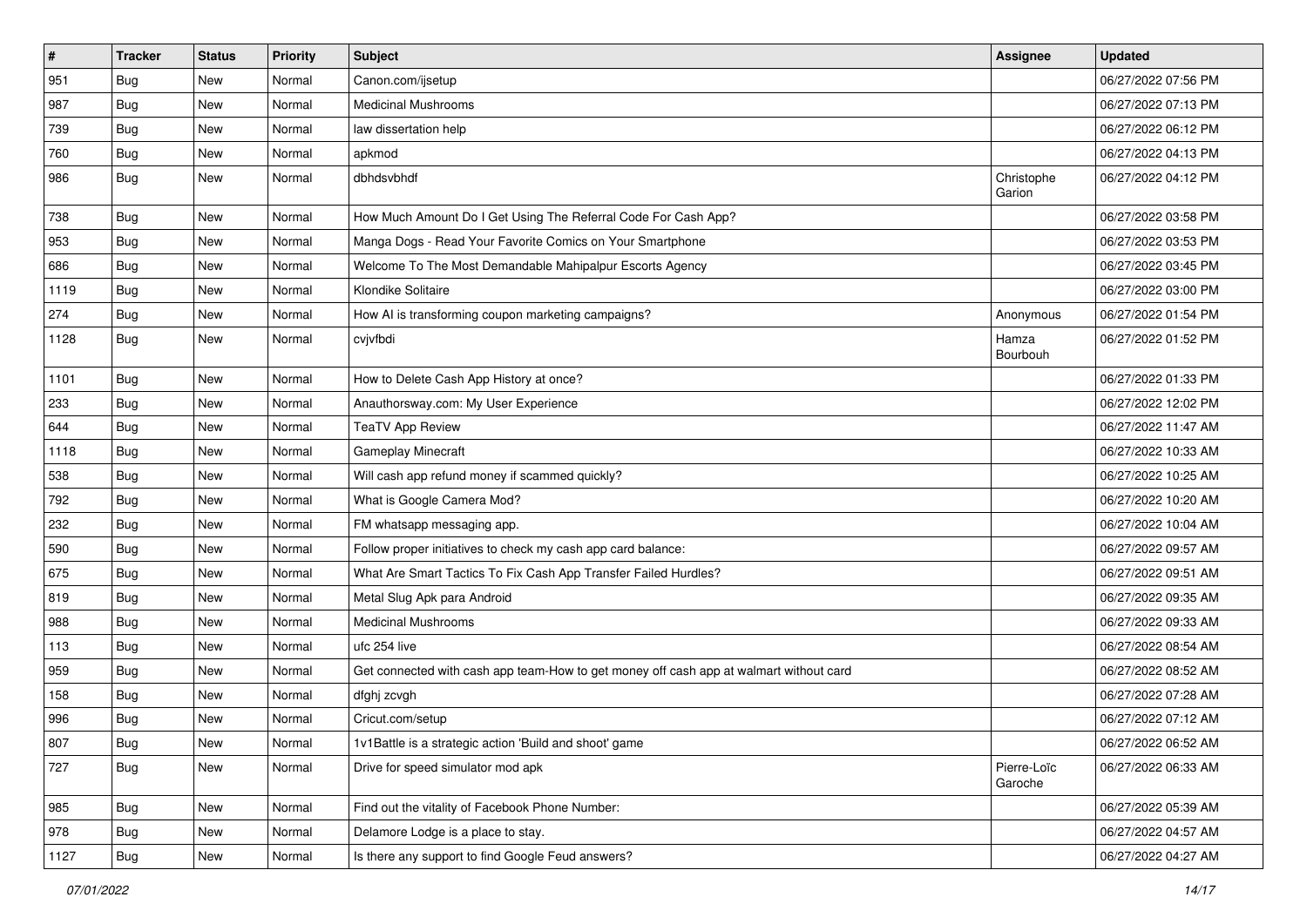| #    | <b>Tracker</b> | <b>Status</b> | <b>Priority</b> | Subject                                                                                                                                                                                                                                           | Assignee             | <b>Updated</b>      |
|------|----------------|---------------|-----------------|---------------------------------------------------------------------------------------------------------------------------------------------------------------------------------------------------------------------------------------------------|----------------------|---------------------|
| 544  | Bug            | <b>New</b>    | Normal          | Hey! I had a very cool idea to order our general picture on canvas for my family as a gift. But couldn't find a good<br>one. Once my friend advised me this article in which I found what I was looking for and gave a cool gift to my<br>family. |                      | 06/27/2022 04:10 AM |
| 596  | Bug            | <b>New</b>    | Normal          | <b>Kids Games</b>                                                                                                                                                                                                                                 |                      | 06/27/2022 04:08 AM |
| 966  | <b>Bug</b>     | <b>New</b>    | Normal          | How to Download the Filmes                                                                                                                                                                                                                        |                      | 06/27/2022 03:25 AM |
| 468  | Bug            | New           | Normal          | Floor Cleaning Westchester MA                                                                                                                                                                                                                     |                      | 06/27/2022 02:41 AM |
| 1112 | Bug            | New           | Normal          | What Cash App Policy Says If Random Person Sent Me Money On Cash App?                                                                                                                                                                             |                      | 06/27/2022 02:39 AM |
| 1001 | Bug            | New           | Normal          | Venmo Keep Saying Error?                                                                                                                                                                                                                          |                      | 06/27/2022 02:20 AM |
| 154  | Bug            | <b>New</b>    | Normal          | fdgyyrut gyrtrw                                                                                                                                                                                                                                   |                      | 06/27/2022 01:21 AM |
| 758  | <b>Bug</b>     | New           | Normal          | How Do I Study Consistently For Hours?                                                                                                                                                                                                            |                      | 06/27/2022 12:49 AM |
| 998  | <b>Bug</b>     | New           | Normal          | Is It Hard to Solve Wordle An                                                                                                                                                                                                                     |                      | 06/27/2022 12:24 AM |
| 992  | Bug            | New           | Normal          | So vergrößern Sie Ihr Instagram-Profilbild                                                                                                                                                                                                        |                      | 06/26/2022 11:29 PM |
| 748  | Bug            | New           | Normal          | Il y a quelques façons d'obtenir des sonneries gratuites pour votre iPhone                                                                                                                                                                        |                      | 06/26/2022 11:24 PM |
| 962  | Bug            | New           | Normal          | Kostenlose Hörbücher                                                                                                                                                                                                                              |                      | 06/26/2022 10:45 PM |
| 938  | Bug            | New           | Normal          | Would you like to have your own ringtone                                                                                                                                                                                                          | Christophe<br>Garion | 06/26/2022 09:54 PM |
| 302  | Bug            | New           | Normal          | Auto Electrical Repair Services in Norcross GA                                                                                                                                                                                                    |                      | 06/26/2022 07:49 PM |
| 970  | <b>Bug</b>     | <b>New</b>    | Normal          | The Amount Of Time Does Cash App Direct Deposit Time Take?                                                                                                                                                                                        |                      | 06/26/2022 07:32 PM |
| 1104 | <b>Bug</b>     | New           | Normal          | Idle game fix bug                                                                                                                                                                                                                                 |                      | 06/26/2022 06:52 PM |
| 752  | Bug            | New           | Normal          | Plagerism checker                                                                                                                                                                                                                                 |                      | 06/26/2022 06:33 PM |
| 795  | Bug            | New           | Normal          | Drift Boss - Exciting Race                                                                                                                                                                                                                        |                      | 06/26/2022 06:32 PM |
| 1108 | Bug            | New           | Normal          | Six Guns Mod Apk Answers Your Questions                                                                                                                                                                                                           |                      | 06/26/2022 06:26 PM |
| 585  | <b>Bug</b>     | New           | Normal          | What is cash app help number?                                                                                                                                                                                                                     |                      | 06/26/2022 06:21 PM |
| 825  | Bug            | New           | Normal          | Lucky Patcher Download                                                                                                                                                                                                                            |                      | 06/26/2022 06:09 PM |
| 1096 | Bug            | New           | Normal          | Race and experience new life.                                                                                                                                                                                                                     |                      | 06/26/2022 06:07 PM |
| 203  | Bug            | New           | Low             | Airport Taxi Guildford                                                                                                                                                                                                                            | Anonymous            | 06/26/2022 06:03 PM |
| 730  | <b>Bug</b>     | New           | Normal          | Canon IJ Network Tool                                                                                                                                                                                                                             |                      | 06/26/2022 05:51 PM |
| 152  | Bug            | New           | High            | professional bridal makeup artist                                                                                                                                                                                                                 | Christophe<br>Garion | 06/26/2022 05:44 PM |
| 974  | Bug            | <b>New</b>    | Normal          | Watch NCAA Football Live Streaming Free                                                                                                                                                                                                           |                      | 06/26/2022 05:33 PM |
| 1098 | Bug            | <b>New</b>    | Normal          | Life of a Fisherman                                                                                                                                                                                                                               |                      | 06/26/2022 05:16 PM |
| 535  | <b>Bug</b>     | New           | Normal          | Getting Tangled Problems When You Try To Apply For Cash App Delete Account                                                                                                                                                                        | Christophe<br>Garion | 06/26/2022 04:51 PM |
| 940  | Bug            | <b>New</b>    | Normal          | What is Plex and Is Plex Legal?                                                                                                                                                                                                                   |                      | 06/26/2022 04:50 PM |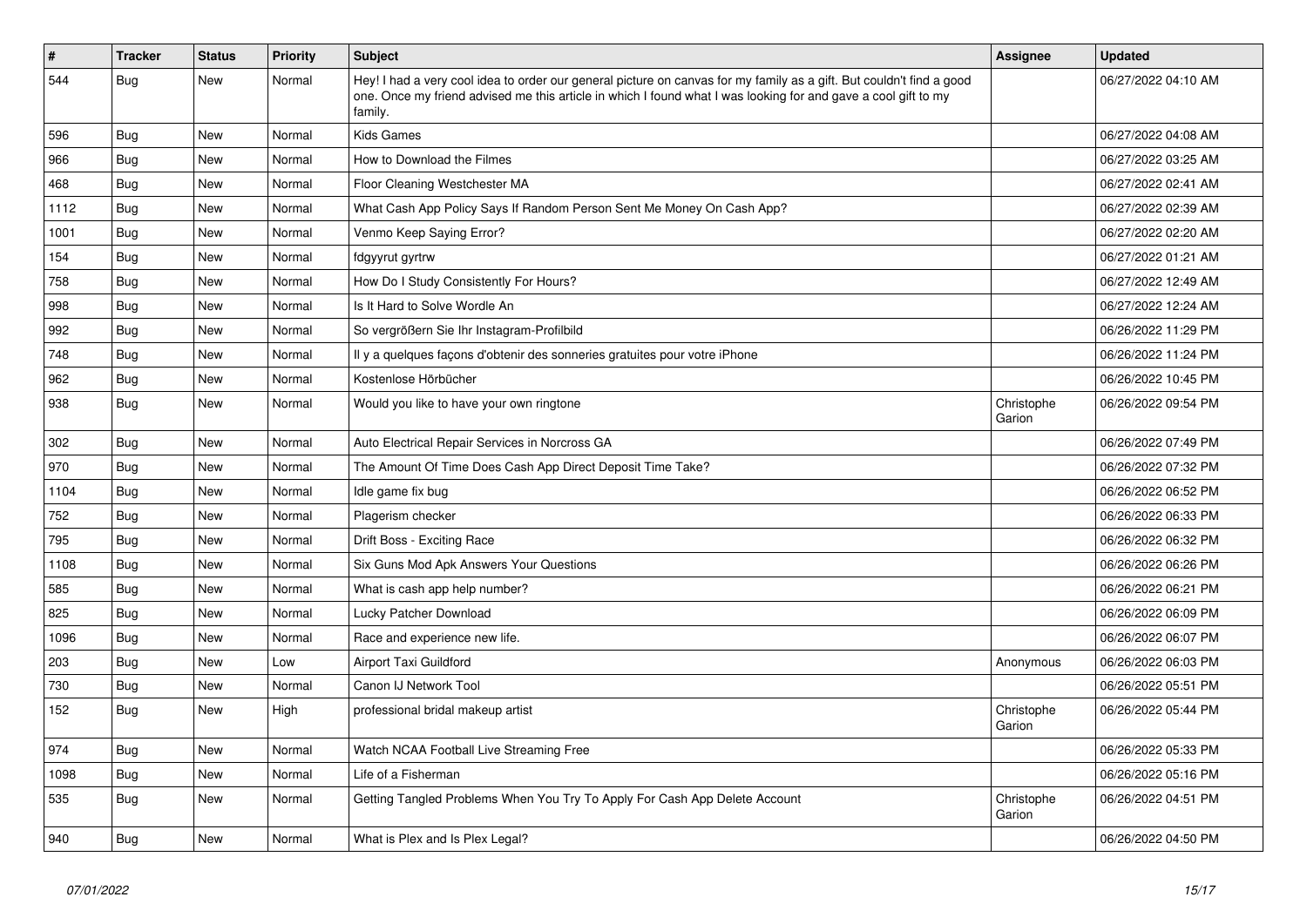| $\sharp$ | <b>Tracker</b> | <b>Status</b> | <b>Priority</b> | <b>Subject</b>                                                        | <b>Assignee</b>        | <b>Updated</b>      |
|----------|----------------|---------------|-----------------|-----------------------------------------------------------------------|------------------------|---------------------|
| 580      | <b>Bug</b>     | New           | High            | What is Narrative Essay?                                              | Christophe<br>Garion   | 06/26/2022 04:49 PM |
| 750      | Bug            | New           | Normal          | Create a Report Template                                              |                        | 06/26/2022 04:27 PM |
| 1097     | <b>Bug</b>     | New           | Normal          | Race and experience new life.                                         |                        | 06/26/2022 04:22 PM |
| 631      | Bug            | New           | Normal          | How Can I Load Cash App Card at Walmart straight away?                |                        | 06/26/2022 04:07 PM |
| 732      | <b>Bug</b>     | <b>New</b>    | Normal          | Get rectifications steps about why cash app transfer failed           |                        | 06/26/2022 03:28 PM |
| 961      | <b>Bug</b>     | New           | Normal          | TeaTv is an Android                                                   |                        | 06/26/2022 02:02 PM |
| 754      | Bug            | New           | Normal          | Cómo descargar tonos gratis de teléfono celular                       |                        | 06/26/2022 01:56 PM |
| 768      | <b>Bug</b>     | New           | Normal          | Where can you buy best jackets online?                                |                        | 06/26/2022 01:50 PM |
| 144      | <b>Bug</b>     | New           | Normal          | curly bob lace front wigs                                             |                        | 06/26/2022 01:44 PM |
| 749      | <b>Bug</b>     | New           | Normal          | The Best Bubble Shooter Game for Android                              |                        | 06/26/2022 12:12 PM |
| 941      | Bug            | New           | Normal          | is Disney Now and Disney Plus different?                              |                        | 06/26/2022 12:10 PM |
| 1120     | <b>Bug</b>     | New           | Normal          | Summary of 5 best coloring apps on phones                             |                        | 06/26/2022 11:32 AM |
| 547      | Bug            | New           | Normal          | Get rid of the issue of cash app down by calling experts.             |                        | 06/26/2022 10:38 AM |
| 952      | Bug            | <b>New</b>    | Normal          | Canon IJ Network Tool                                                 |                        | 06/26/2022 10:35 AM |
| 993      | <b>Bug</b>     | New           | Normal          | IO Games Free Online                                                  |                        | 06/26/2022 09:41 AM |
| 989      | Bug            | New           | Normal          | Barewoods Wax Cigar                                                   |                        | 06/26/2022 09:19 AM |
| 706      | Bug            | New           | Normal          | How Can You Cancel A Cash App Payment Without Any Prior Information?  |                        | 06/26/2022 09:13 AM |
| 958      | <b>Bug</b>     | New           | Normal          | Avail Cash app support service to know Sutton bank cash app number    |                        | 06/26/2022 08:46 AM |
| 984      | Bug            | New           | Normal          | How to disable, permanently delete Twitter account on phone, PC       |                        | 06/26/2022 08:28 AM |
| 747      | Bug            | New           | Normal          | How to Install Tyflex Plus on Your Android Device                     |                        | 06/26/2022 08:16 AM |
| 874      | <b>Bug</b>     | New           | Normal          | Cómo descargar Minecraft Apk                                          |                        | 06/26/2022 08:01 AM |
| 1102     | Bug            | New           | Normal          | Charlottesville Travel Guide?                                         |                        | 06/26/2022 07:44 AM |
| 964      | <b>Bug</b>     | New           | Normal          | Can I Fix Cash App Transfer Failed Issues By Adding Sufficient Funds? |                        | 06/26/2022 07:21 AM |
| 728      | Bug            | New           | Normal          | Will Cash App refund money if scammed? Hitches With Optimum Ease      |                        | 06/26/2022 06:15 AM |
| 977      | <b>Bug</b>     | New           | Normal          | Fans of the Old Country will like this book.                          |                        | 06/26/2022 05:54 AM |
| 990      | <b>Bug</b>     | New           | Normal          | Mushrooms                                                             |                        | 06/26/2022 05:41 AM |
| 198      | <b>Bug</b>     | New           | Normal          | DR. RECKEWEG R42 (HAEMOVENIN) (22ML)                                  |                        | 06/26/2022 05:31 AM |
| 946      | Bug            | New           | Normal          | What is Plex and Is Plex Legal?                                       |                        | 06/26/2022 05:23 AM |
| 950      | <b>Bug</b>     | New           | Normal          | ij.start canon                                                        |                        | 06/26/2022 04:35 AM |
| 310      | Bug            | New           | Normal          | Mattress Cleaning Services in Virginia Beach VA                       |                        | 06/26/2022 04:33 AM |
| 829      | Bug            | New           | Normal          | Write My Dissertation For Me UK                                       | Pierre-Loïc<br>Garoche | 06/26/2022 04:13 AM |
| 935      | <b>Bug</b>     | New           | Normal          | MovieBox Pro Apk - Watch Movies and TV Shows on Your Android Phone    |                        | 06/26/2022 04:11 AM |